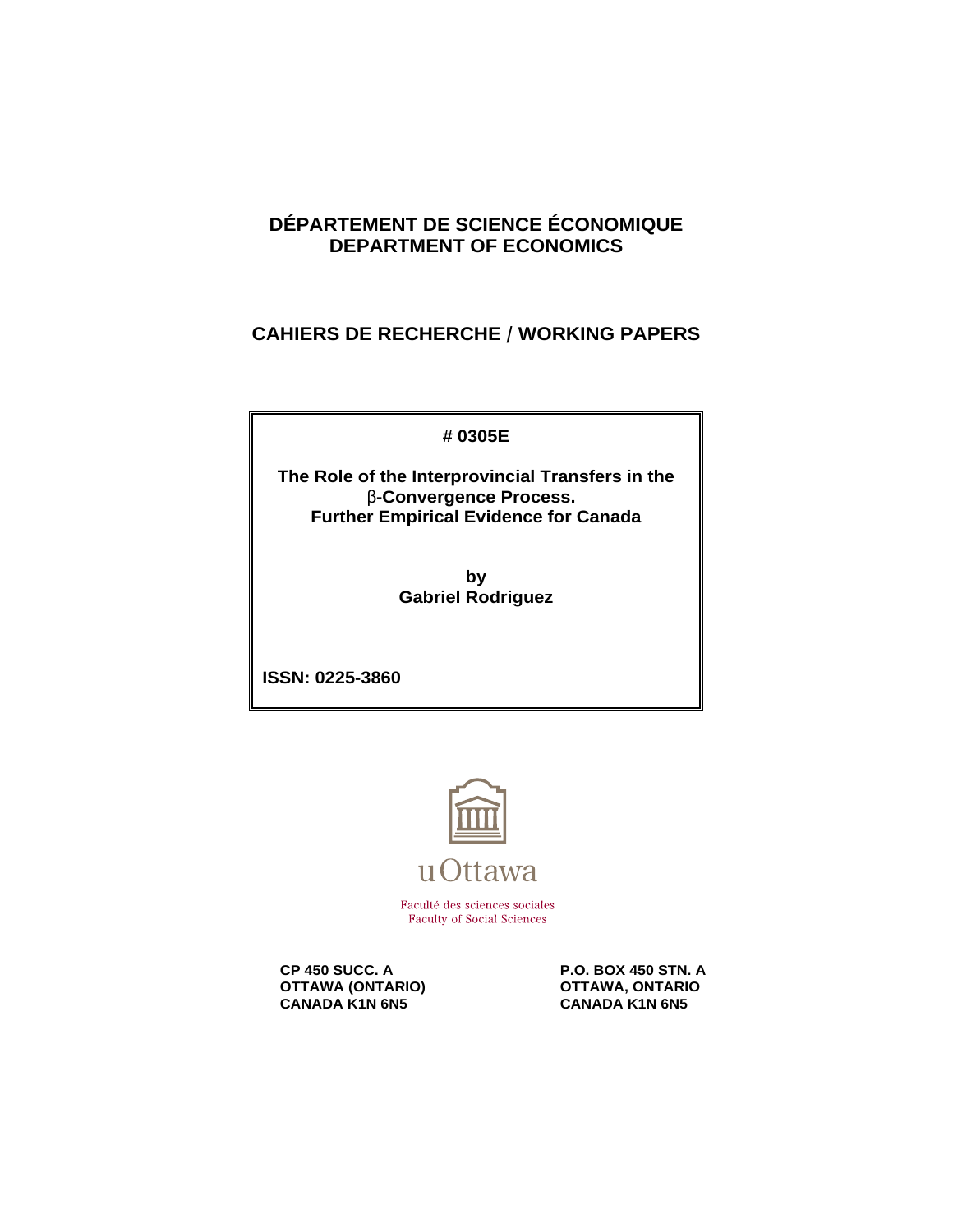CAHIER DE RECHERCHE  $\#0305E$  WORKING PAPER  $\#0305E$ Département de science économique Department of Economics Faculté des sciences sociales Faculty of Social Sciences Université d'Ottawa University of Ottawa

# The Role of the Interprovincial Transfers in the  $\beta$ –Convergence Process. Further Empirical Evidence for Canada<sup>1</sup>

by

Gabriel Rodríguez 2 Department of Economics University of Ottawa

First version: March 03, 2002 This version: September 11, 2003

<sup>&</sup>lt;sup>1</sup>I would like to thank Serge Coulombe for his very interesting and useful comments on an earlier version of this paper; and for providing me with the data set used in this paper. I also thank Carlos Pacheco for useful comments and corrections on the form of the paper. Useful discussions with Josée Villemaire are also acknowledged. She also contributed with the revision and correction of the abstract in French. Financial support from the Faculty of Social Sciences is gratefully acknowledged.

<sup>2</sup> Address for Correspondence: Department of Economics, University of Ottawa, 200 Wilbrod St., P. O. Box 450, Station A, Ottawa, Ontario, Canada, K1N 6N5. E-mail address: gabrielr@uottawa.ca.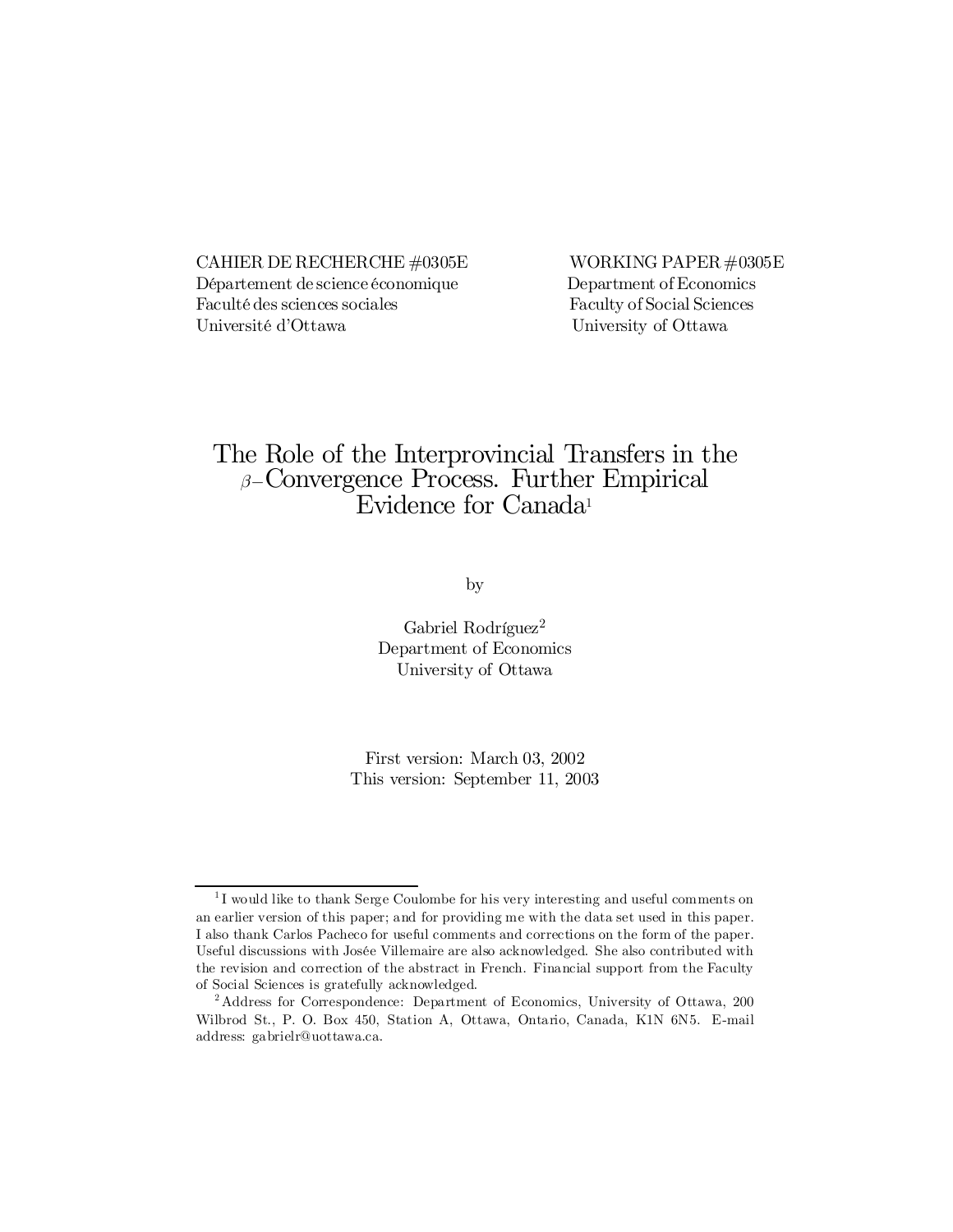#### Abstract

Based on the approach of Timljonavich and Vogelsang (2002), I present empirical evidence of the role of the federal transfers on the  $\beta$ -convergence process in Canadian provinces. Using information on personal income for the period 1926-1999, the principal conclusion is that the interprovincial transfers were not determinant or decisive to the attainment of deterministic convergence in the Canadian provinces. Their role have been to accelerate the convergence process, particularly in poorer provinces.

**Keywords:**  $\beta$ -Convergence, Regional per capita Income, Trend Functions, Serial Correlation,  $I(0)$  and  $I(1)$  Process.

JEL Classification: C22, O40, R00.

#### Résumé

Fondée sur l'approche de Timljonavich and Vogelsang (2002), je présente l'évidence empirique du rôle des transferts fédéraux dans le processus entraînant la convergence  $\beta$  pour les provinces canadiennes. Utilisant l'information sur le revenu personnel pour la période de 1926 à 1999, la principale conclusion qui en ressort est que les transferts inter-provinciaux ne se sont pas avérés déterminants ou décisifs dans l'atteinte d'une convergence déterministique pour les provinces canadiennes. Leur rôle a plutôt été d'accélérer le processus de convergence, en particulier pour les provinces moins nanties.

Mots-clés: Convergence  $\beta$ , revenu régional par habitant, tendance, corrélation sériale, processus  $I(0)$  et  $I(1)$ .

Code JEL: C22, O40, R00.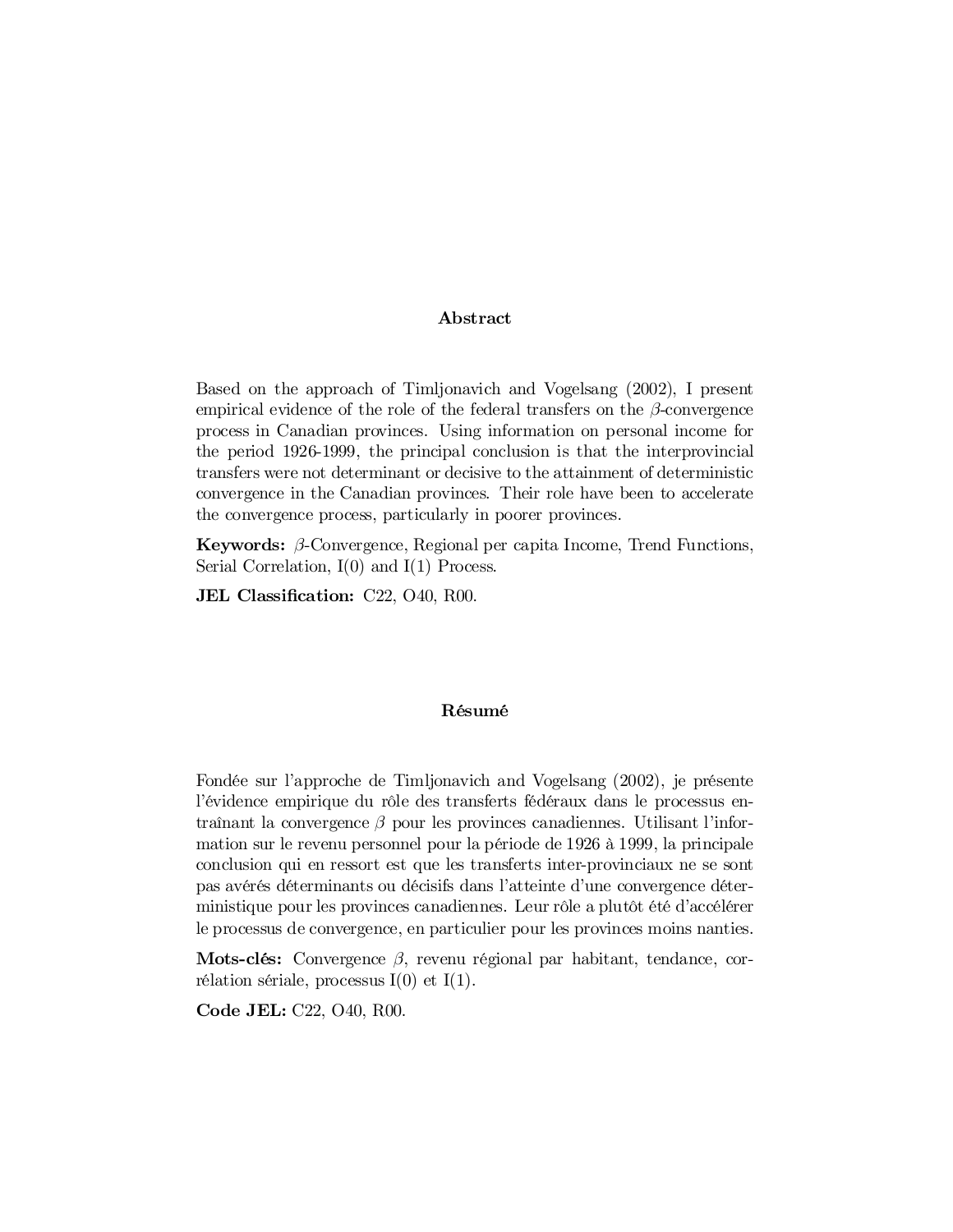## 1 Introduction

Convergence is a key feature of the neo-classical growth framework. We say that there is absolute convergence when the economies converge to the same level of per capita output in a steady state. On the other hand, there is conditional  $\beta$ -convergence when the economies converge to different steady states. For a more complete survey about other notions of convergence and growth models, see De La Fuente (1995, 1998).

In empirical terms, conditional  $\beta$ -convergence has been strongly supported across a broad group of developed and underdeveloped countries in the post World War II period, see Baumol (1986) as well as Barro (1991, 1997). In another case, absolute  $\beta$ -convergence has been supported by regional studies; basically because most of the variables used in cross-country empirical studies to account for different steady states can reasonably be assumed to be constant across regions of the same countries. Such is the case of Barro and Sala-I-Martin (1995), Carlino and Mills (1993) using US data sets; Cashin (1995) using data for Australian states; Hofer and Wörgötter (1997) using information for Austrian regions; and Coulombe (1999, 2000), Coulombe and Day (1999), Coulombe and Lee (1995), Coulombe and Tremblay (2001) using data for Canadian provinces. Lefebvre (1994) has also contributed to the evidence in favor of convergence using time series tools in analyzing the deviations of income between provinces. See also Dolado et al. (1994) and Shioji (1996) for evidence about regional convergence in Spain and Japan, respectively<sup>3</sup>.

In other papers, an issue of important discussion is the date since convergence is observed. For example, for Abramovitz (1988), the convergence in developed countries is only observed for the period after the World War II. In another example, Coulombe and Lee (1993) argue that convergence is not clear for the period 1926-1939; while Helliwell (1994) supported the idea that the convergence rate between  $1920$  and  $1960$  is not different than the convergence rate observed between 1960 and 1990. Furthermore, in the case of Canada, Coulombe and Lee (1998) found that the null hypothesis of no convergence before 1950 cannot be rejected. However, a regular convergence is observed, according to them, after 1950.

In most of the papers mentioned above, the authors argued that the empirical evidence suggests that poorer regions present higher rates of con-

<sup>&</sup>lt;sup>3</sup>On the other hand, other studies have found opposite evidence for absolute convergence as in the case of Brown, Coulson and Engle (1990) for US using time series methods. See also the citations mentioned in Coulombe (2000). Some critical issues about convergence have been addressed by Quah (1993).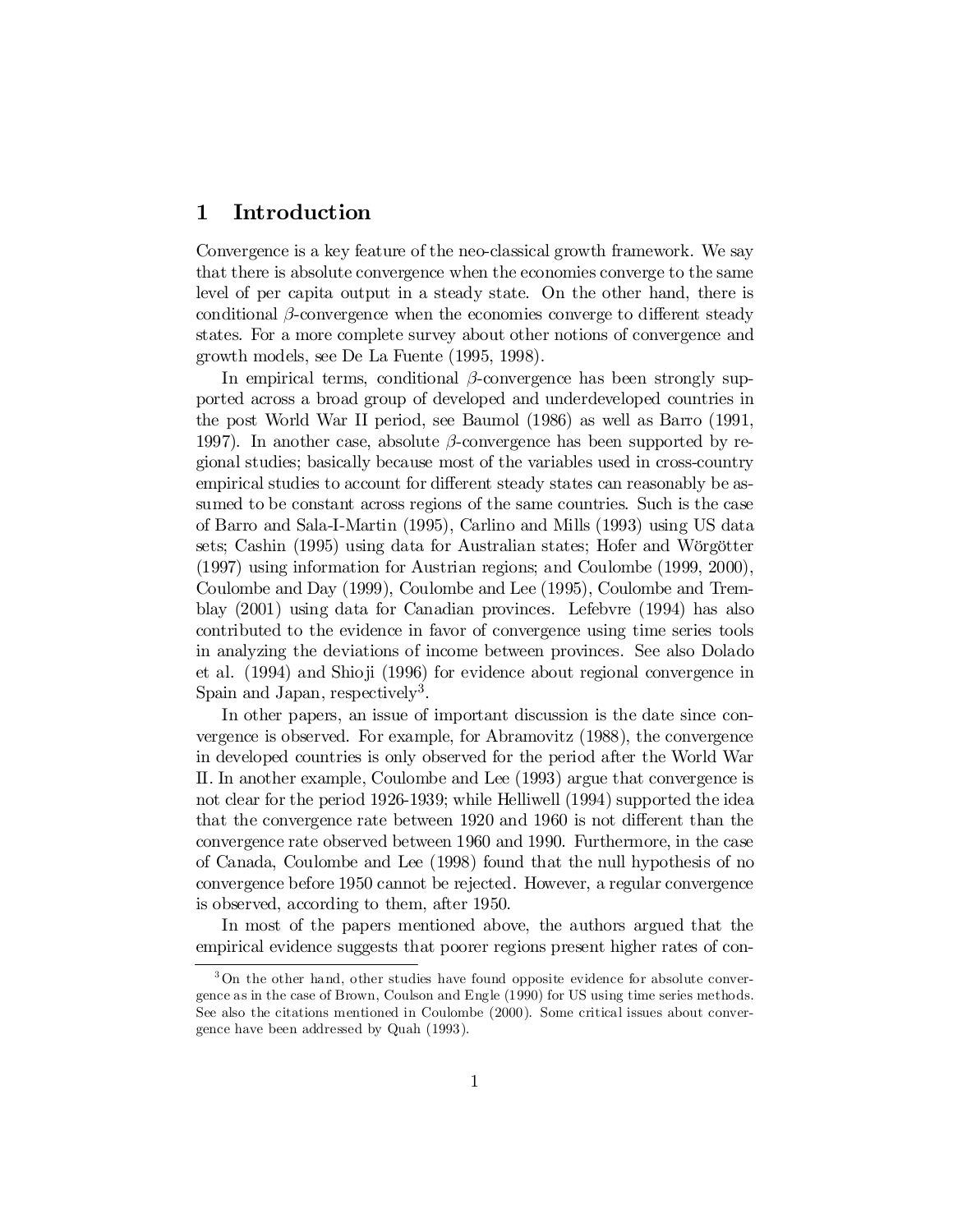vergence compared to the richer regions, which in theoretical terms is the same conclusion as the neoclassical model of growth. The basic equation proposed in those studies is

$$
\Delta y_{it} = x_i - \beta y_{it} + \epsilon_{it} \tag{1}
$$

where  $y_{it} = ln(Y_{it}/Y_t)$  denotes the logarithm of the income per capita in country (or region) i in period  $t(Y_{it})$  normalized by the sample mean of the same variable  $(Y_t)$  and  $\Delta y_{it} = y_{it} - y_{it-1}$  is approximately equal to the growth rate of per capita income in country  $i$ , measured in deviations from the average growth rate in the sample. In  $(1)$ , the term  $x_i$  summarizes the "fundamental" determinants of growth in country i and it is constant over time and distributed across countries with zero mean and variance  $\sigma_x^2$ .<sup>4</sup>

Following Carlino and Mills (1993), convergence is said to exist if stochastic convergence and  $\beta$ -convergence are verified. The former type means that shocks only have a temporary effect. Using regional US data, they find no evidence of stochastic convergence without including a break in the trend of the series. Doing that, they show that three of eight US regions display stochastic convergence, indicating that at least part of the US is converging. The latter type means that poorer provinces are on average catching up to the national average. Finally, they add that the bulk of the US convergence took place before World War II.

In a related research, Loewy and Papell (1996) have extended these findings by testing for a unit root allowing for an unknown break date. They find evidence in support of stochastic convergence in seven out of eight US regions, but they ignore the  $\beta$ -convergence tests needed to make complete statements on US regional convergence.

Recently, Tomljanovich and Vogelsang (2002) contribute to this debate expanding the findings of Carlino and Mills (1993) and Loewy and Papell (1996). Their approach consists of using the new econometric tools suggested by Vogelsang (1997, 1998) and Bunzel (1998), which allow the researcher to estimate and perform inference on the parameters related to the trend function of the series. What is important about these kind of econometric tools is the fact that these statistics are robust to the presence of a unit root in the noise function of the time series. In fact, when the noise component is I(0), inference related to the slope  $(\beta)$  may be obtained from the estimate

<sup>4</sup> Among the most important "fundamentals" proposed in the literature, we can mention the inclusion of human capital in the basic Solow model proposed by Mankiw, Romer and Weil (1992). Another example is Coulombe (2000) where the urbanization rate is introduced to extend the basic neo-classical growth model using Canadian information.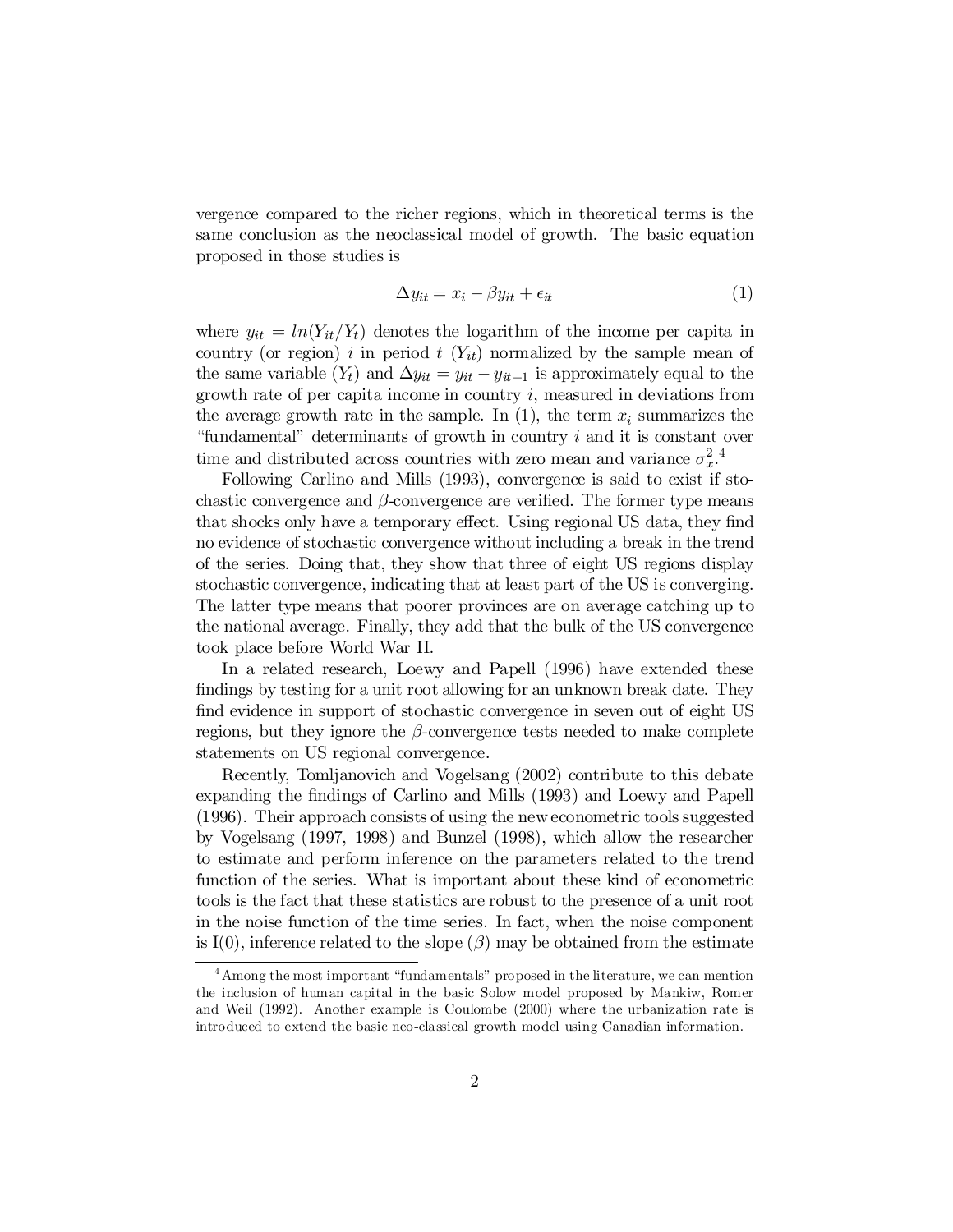of the coefficient on the trend in the autoregressive representation of a time series  $y_t$ . However, when the noise function is I(1), this estimate is not associated to the slope  $(\beta)$  given that the true coefficient becomes zero and information about the slope has to be obtained from the estimate of the coefficient on the intercept in the autoregressive representation of  $y_t$ .

This paper presents further empirical evidence about the existence of  $\beta$ -convergence in Canadian provinces. Two data sets are used in the estimations where the only difference between them is the inclusion or exclusion of the federal transfers. The estimates of the intercept and the slope of the trend function from both data sets sugegst the existence of deterministic convergence, using unknown and known break dates. When estimates from both data sets are compared, we observe that the role of the federal transfers has been to accelerate the speed of the convergence, in particular in the poor Canadian provinces.

The rest of the paper is organized as follows. Section 2 presents a brief review of the relationship between federal transfers and the issue of  $\beta$ -convergence in the Canadian literature. Section 3 deals with the framework and the results from the analysis of stochastic convergence. In section 4, the models and the approach to obtain estimates of the trend function are presented. Section 5 presents empirical evidence for the estimates of the coefficients of the trend function and implications on deterministic convergence. Section 6 briefly concludes.

# 2 Brief Review of the Literature of the Federal Transfers and  $\beta$ -Convergence

An important issue in the research of convergence for Canadian provinces has been the argument that federal transfers helped the redistribution of income among regions, see among others, Coulombe (2000), Coulombe and Day  $(1999)$ . In fact, these amounts have been designed to reduce fiscal disparities among provinces and as Kaufman et al (2003) precise: "[they are] intended to assure that lower income provinces have access to sufficient resources to provide reasonably comparable levels of public services at reasonably comparable levels of taxation" (p.4). These authors also argue that the reforms to the equalizing income system in the 1990s may have had important beneficial effects by promoting labor migration and regional convergence. A similar argument was also formulated by Coulombe and Day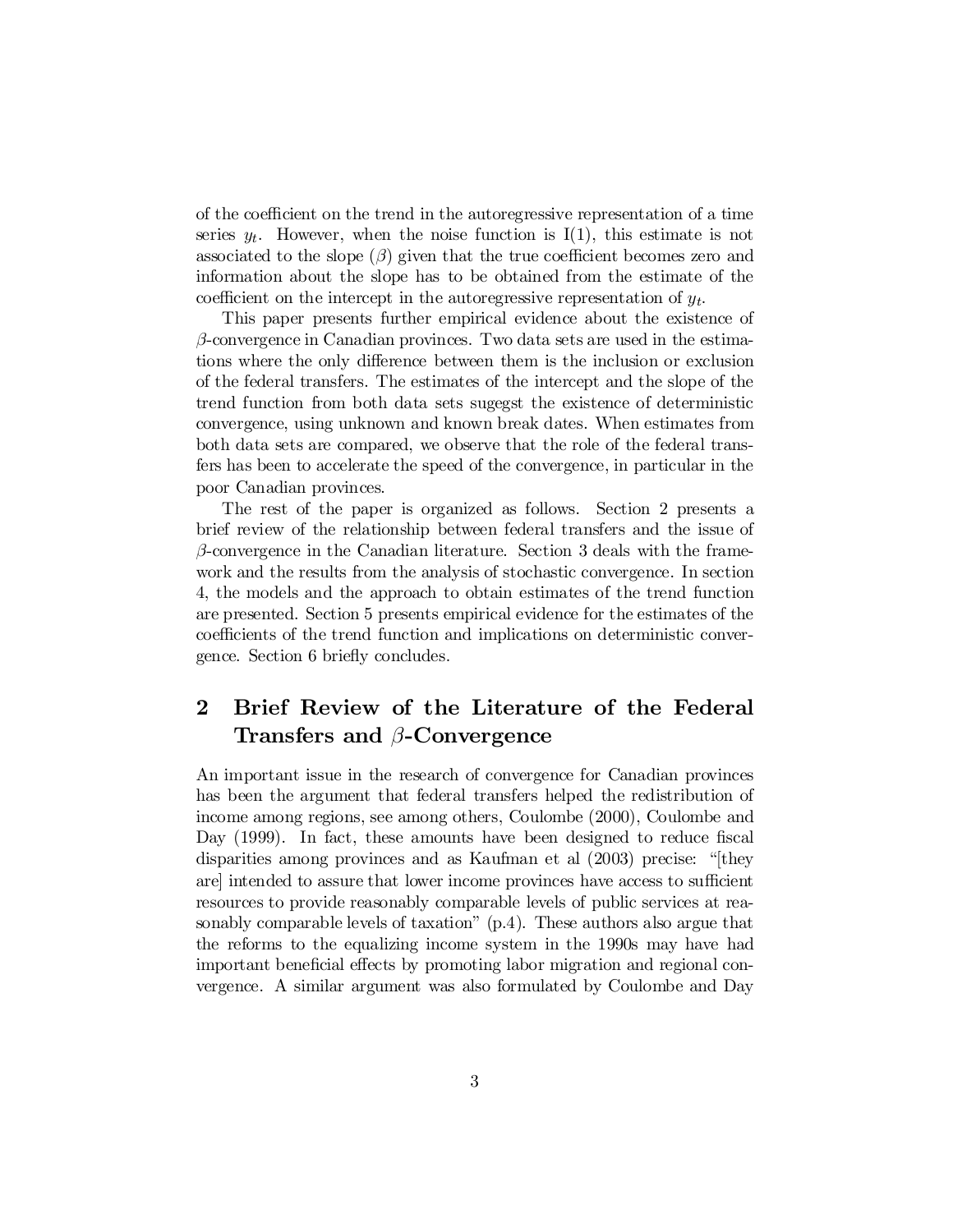$(1999).$ <sup>5</sup>

As Coulombe (2000) noted, there is a difference between regional output and regional income and "this fact confirms that governments transfers payments do play an important role in redistributing personal income across regions" (p. 159). However, some years before, Coulombe (1994) argued that "convergence across provinces is a fundamental economic phenomenon. It is more than the mere direct consequence of the interregional redistribution that Ottawa has operated on a large scale since 1950s" (p.12).

In an analysis by sub-samples, Coulombe and Lee (1998) found that the transfers (and taxes) seem to have contributed in an important way to the phenomenon of convergence (p. 16). In this same analysis, they found high estimates for the periods 1927-1948 and lower estimates for the periods 1949- 1977 and 1977-1994. Then, they consider that the bulk of the convergence occurred in the period before the World War II. Furthermore, as they argue, the inference based on the t-statistics is difficult because there is a period of many changes and these coefficients are also small in magnitude. In fact, using a critical value of 5% (hypothesis of one side) the null hypothesis of absence of convergence cannot be rejected. This hypothesis is only rejected at 10%. In this sense, the evidence is not robust as Coulombe (1999) argues. Coulombe and Lee (1995, 1998) also found that the rhythm of convergence is slower for the income measures excluding the interprovincial transfers in comparison with the measures that include this component. From this, they concluded that the transfers have contributed to the convergence of income per-capita in Canadian provinces for the period after 1949. At this respect, Coulombe (1994) argues that the "convergence occurred faster between 1961 and 1991 for income measures that include the effect of transfers and income tax than for income measures that omit transfers" (p. 12).

### 3 The Models and The Statistics

#### 3.1 Stochastic Convergence

Let  $y_t$  denotes the logarithm of the ratio of per-capita income of a region to average income (across regions) of the entire country. In this section, we test for the presence of a unit root in  $y_t$ . The existence of a unit root means that the time series is not stationary, implying that there is not stochastic convergence. To perform this analysis, we use unit root statistics

<sup>&</sup>lt;sup>5</sup>The importance of the transfers is know in some research as the birth of the welfare state, see Coulombe (1994). Note that the federal transfers are calculated based on benchmark estimates of revenues capacity and they are not based on actual revenues.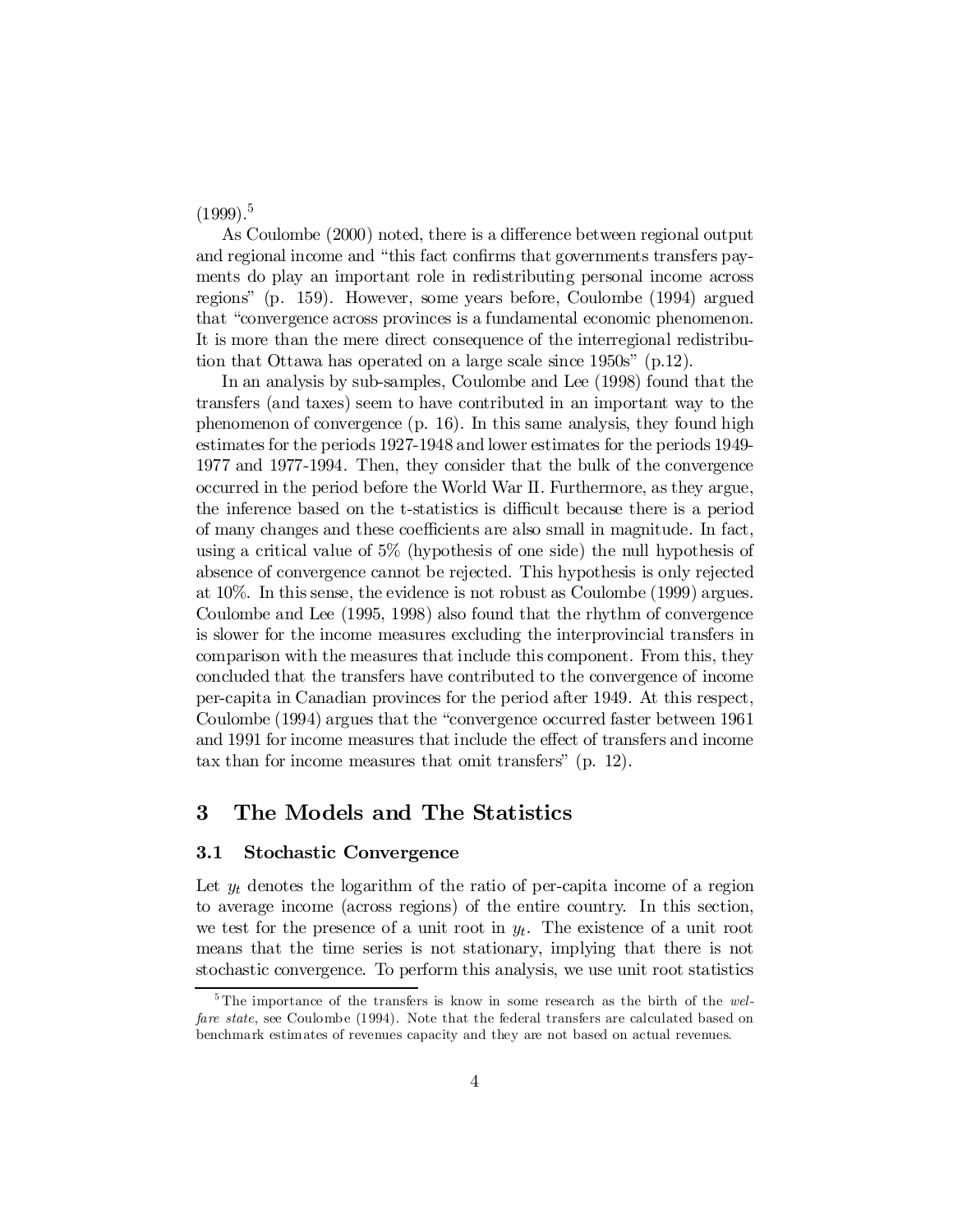recently proposed by Perron and Rodríguez (2003). They extended the GLS detrending approach suggested by Elliott, Rothenberg and Stock (1996), Ng and Perron (2001) to the context of structural change. The models considered are either a break in the slope or a break in both the intercept and the slope of the trend function of  $y_t$ .

Following the notation of Perron and Rodríguez (2003), the statistic  $ADF^{GLS}$  is constructed using the following equation<sup>6</sup>

$$
\Delta \tilde{y}_t = b_0 \tilde{y}_{t-1} + \sum_{j=1}^k b_j \Delta \tilde{y}_{t-j} + e_{tk}
$$
\n(2)

with  $\tilde{y}_t = y_t - \hat{\psi}^{GLS} z_t$  and the set of coefficients  $\hat{\psi}^{GLS}$  minimizes

$$
S(\psi, \bar{\alpha}) = \sum_{t=1}^{T} [y_t^{\bar{\alpha}} - \psi' z_t^{\bar{\alpha}}]^2
$$
\n(3)

where  $y_t^{\bar{\alpha}} = [y_1, (1 - \bar{\alpha}L)y_t], \quad z_t^{\bar{\alpha}} = [z_1, (1 - \bar{\alpha}L)z_t], \text{ for } t = 2, ..., T; \text{ and}$  $\overline{\alpha} = 1 + \overline{c}/T$  representing a value under the alternative hypothesis. Finally,  $z_t = \{1, t, 1(t \ge T_B)(t - T_B)\}\$  or  $z_t = \{1, 1(t \ge T_B), t, 1(t \ge T_B)(t - T_B)\}\$ represent the deterministic components included in the detrending regression. Using simulations, Perron and Rodríguez (2003) selected  $\bar{c} = -22.5$  as the "optimal" non centrality parameter<sup>7</sup> and hence this value is used in the subsequent empirical applications. Notice that in expression (2), a lag has to be selected to eliminate possible correlation in residuals.

### 3.2  $\beta$ -Convergence

As before, let  $y_t$  denote the natural logarithm of the ratio of per-capita income of that region to average income (across regions) of the entire country. In a time series framework,  $\beta$ -convergence requires that regions with initial incomes above average should grow slower than the rest of the country while regions below average should grow faster than the rest of the country. It is equivalent to require that in regions where  $y_t$  is initially positive, the growth rate of  $y_t$  should be negative and the converse also has to be true.

 $6$  Other unit root tests as the so called M-tests originally suggested by Stock (1999) and further analyzed by Perron and Ng (1995) were also considered. To save space, only framework and results for the ADF statistic are included. Other results are available upon request.

This parameter is chosen such that the power envelope attains  $50.0\%$  of the asymptotic power.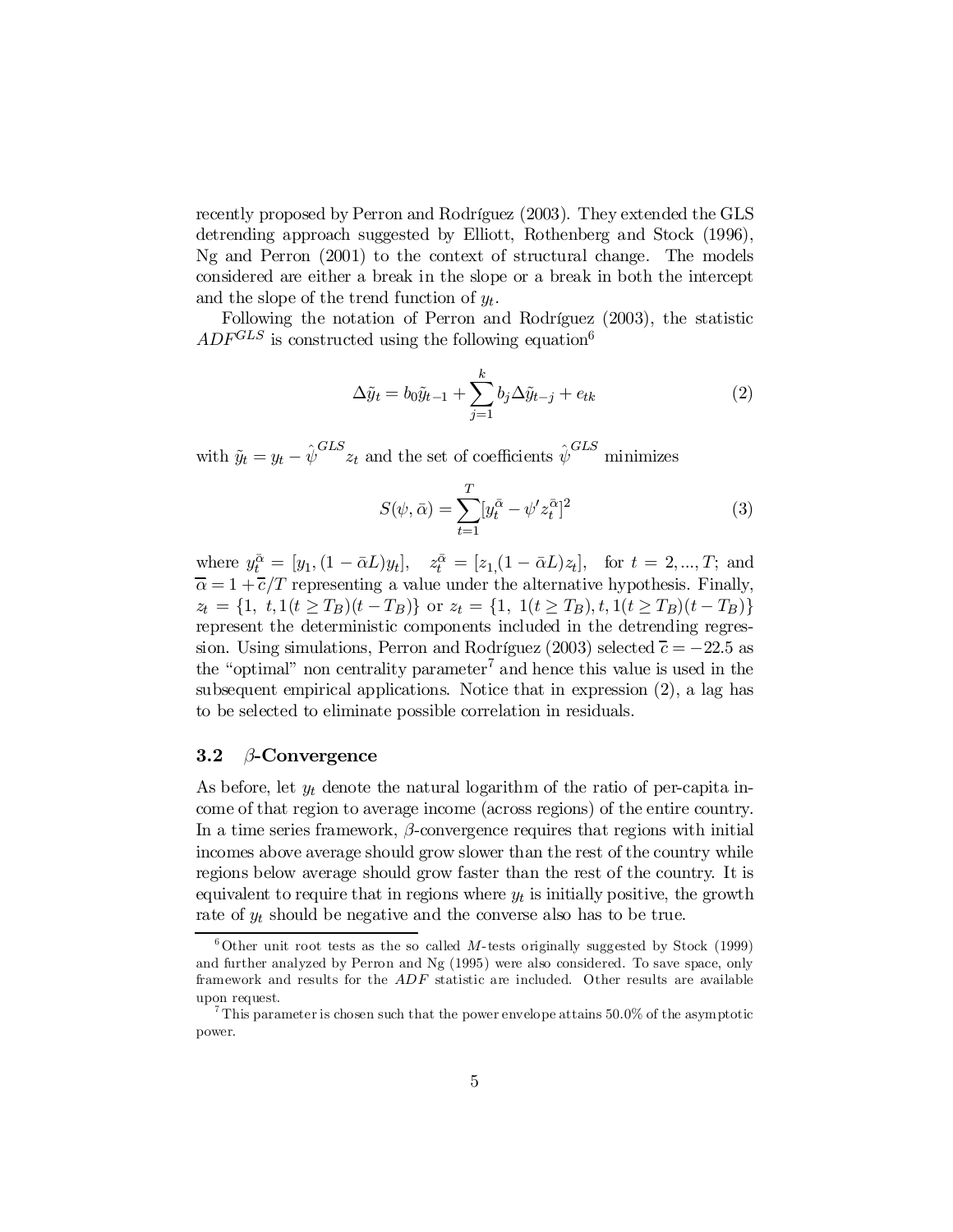According to the requirements mentioned above,  $\beta$ -convergence can be analyzed estimating the parameters of the deterministic trend function of  $y_t$ . Hence, suppose that  $y_t$  is modeled as

$$
y_t = \mu + \beta t + u_t \tag{4}
$$

where  $u_t$  is a mean zero random process that is serially correlated,  $\beta$  represents the average growth of  $y_t$  over time and  $\mu$  represents the initial level of  $y_t$ . Therefore, in the context of  $\beta$ -convergence, if  $\mu > 0$  then  $\beta < 0$  and if  $\mu < 0$  then  $\beta > 0$ . Hence, the evidence on  $\beta$ -convergence can be obtained from estimates of the trend function of  $y_t$ .

However, the inference on estimates of  $\mu$  and  $\beta$  is not straightforward because  $u_t$  is serially correlated and may be an integrated process of order one, denoted as I(1). For example, in their study, Carlino and Mills (1993) modeled  $u_t$  as an  $AR(2)$  process. Unfortunately, as argued by Tomljanovich and Vogelsang  $(2002)$ , there are some pitfalls to writing  $y_t$  in this form. One inconvenience is the fact that parameters associated to the trend function in the autoregressive representation of  $y_t$  are nonlinear functions of  $\mu$ ,  $\beta$  and the structure of the correlation. On other hand, using an  $AR(2)$  representation may not be a good approximation of the true structure of the correlation in  $u_t$ . Furthermore, when  $u_t$  is an I(0) or an I(1) process, it will have different implications about the interpretation of the trend parameters in the autoregressive representation of  $y_t$ . More precisely, if  $u_t$  is an I(0) process, then inference about  $\beta$  can be obtained from the estimate of the slope. But if  $u_t$  is an  $I(1)$  process, this coefficient is zero and the inference has to be found from the estimate of the intercept in the autoregressive representation of  $y_t$ .

In this note, I follow the approach proposed by Tomljanovich and Vogelsang (2002) which involves direct estimates of  $\mu$  and  $\beta$  based on simple regressions. Their approach is based on a class of statistics proposed by Vogelsang (1997, 1998) and Bunzel (1998), which are robust to the case where  $u_t$  is either an I(0) or I(1) process. In what follows similar notation is used as in Tomljanovich and Vogelsang (2002). The method consists of estimating two OLS regressions. The first regression is given by

$$
y_t = \mu_1 DU_{1t} + \beta_1 DT_{1t} + \mu_2 DU_{2t} + \beta_2 DT_{2t} + u_t \tag{5}
$$

where  $DU_{1t} = 1$  if  $t \preccurlyeq T_B$  or 0 otherwise,  $DU_{2t} = 1$  if  $t > T_B$  or 0 otherwise,  $DT_{1t} = t$  if  $t \preccurlyeq T_B$  or 0 otherwise and  $DT_{2t} = t - T_B$  if  $t > T_B$  and 0 otherwise. In this case,  $T_B$  is the date of a shift in the parameters of the trend function of  $y_t$ . This point is considered as unknown but it can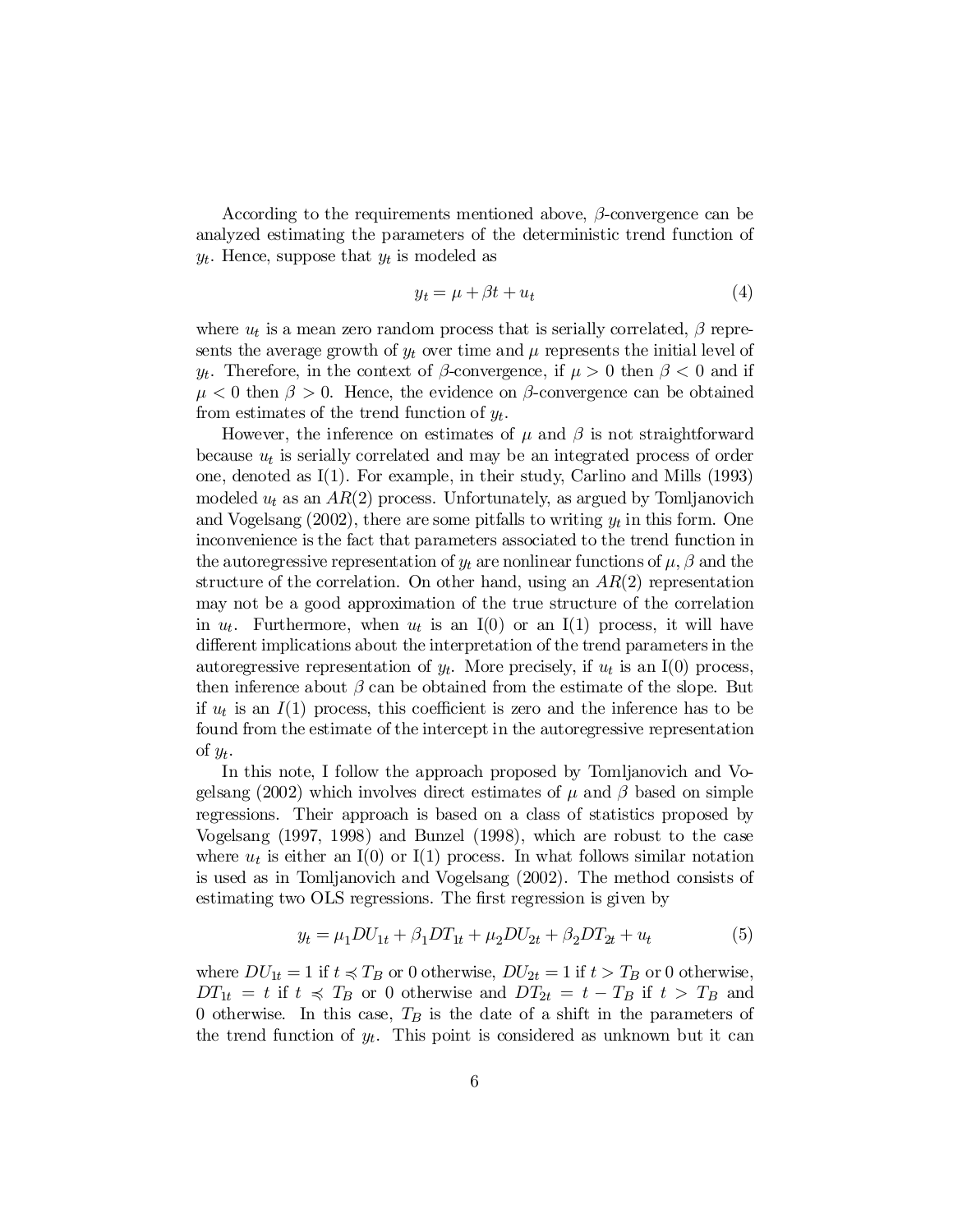be estimated from the data. Estimates where  $\mu_i > 0$  or  $\mu_i < 0$  indicate whether relative per-capita income is above or below average at times 1 and  $T_B$ , respectively. The parameters  $\beta_1$  and  $\beta_2$  are growth rates before and after the break, respectively.

The second regression, named the  $z_t$  regression, is given by

$$
z_t = \mu_1 DT_{1t} + \beta_1 SDT_{1t} + \mu_2 DT_{2t} + \beta_2 SDT_{2t} + S_t \tag{6}
$$

where  $z_t = \sum_{j=1}^t y_j$ ,  $SDT_{it} = \sum_{j=1}^t DT_{ij}$ ,  $S_t = \sum_{j=1}^t u_j$ , for  $i = 1, 2$ and  $DT_{it}$  was defined before. Hence, this regression is obtained calculating partial sums of  $y_t$ .

In terms of notation, let  $t<sub>y</sub>$  and  $t<sub>z</sub>$  denote the t-statistics for testing the null hypothesis that the individual parameters in the  $y_t$  and  $z_t$  regressions are zero. For the  $y_t$  regression, the appropriate modified t-statistic is simply  $T^{-1/2}t_y$ , where T is the sample size. On another side, for the  $z_t$  regression, the appropriate modified t-statistic is defined as  $t - PS_T$  =  $T^{-1/2}t_z \exp(-bJ_T)$ , where b is a constant (to be calculated) and  $J_T$  is  $T^{-1}$ multiplied by the Wald statistic for testing  $c_2 = c_3 = ... = c_9 = 0$  in the following OLS regression

$$
y_t = \mu_1 DU_{1t} + \beta_1 DT_{1t} + \mu_2 DU_{2t} + \beta_2 DT_{2t} + \sum_{i=2}^{9} c_i t^i + u_t.
$$
 (7)

Note that the  $J_T$ -statistic is the unit root statistic proposed by Park and Choi (1988) and Park (1990) and it can be computed as

$$
\frac{RSS_Y - RSS_J}{RSS_J} \tag{8}
$$

where  $RSS_{Y}$  is the residuals sum of squares from regression (5), and  $RSS_{J}$ is the residual sum of squares from regression  $(7)$ . Given a significance level for the test, the constant  $b$  can be chosen so that the critical values of the  $t$ - $PS_T$  statistics are the same whether  $u_t$  is I(0) or I(1). In consequence, the  $J_T$  modification results in t-statistics from the  $z_t$  regression that are robust to I(1) errors. Note that if  $b = 0$ , the distribution of  $t - PS_T$  is different when  $u_t$  is I(0) compared to when  $u_t$  is I(1) given that in this situation the  $J_T$  modification has no effect. Hence, the use of  $b = 0$  is recommended if the errors are known to be  $I(0)$  and we are certain that the  $I(0)$  asymptotic distribution is more accurate.

As Tomljanovich and Vogelsang (2002) mention, the  $J_T$  modification is not needed in the  $y_t$  regression since  $T^{-1/2}t_y$  statistics have well-defined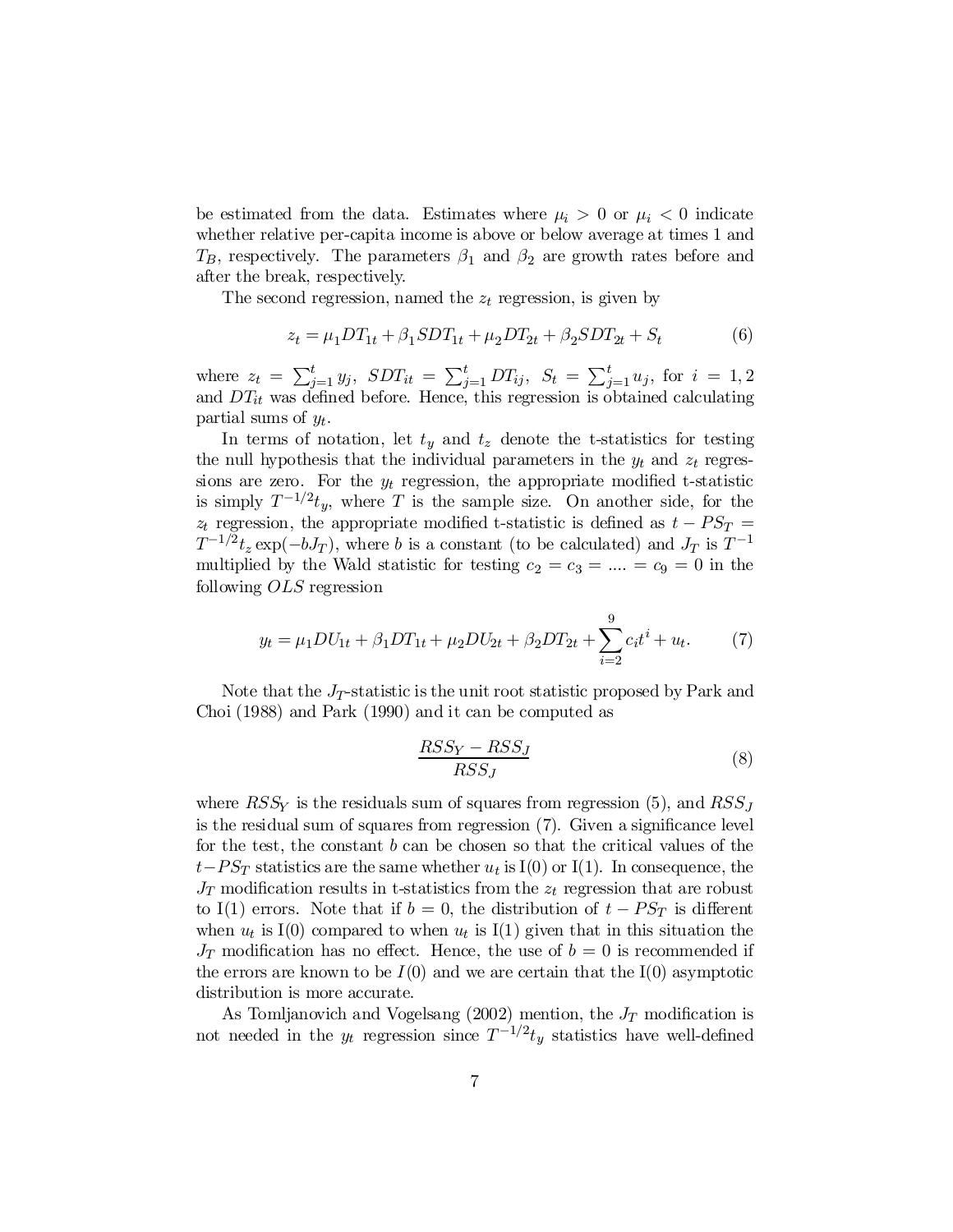asymptotic distribution when  $u_t$  is I(1) and when  $u_t$  is I(0), the statistic  $T^{-1/2}t_y$  converges to zero. Therefore,  $T^{-1/2}t_y$  is a conservative test when the errors are  $I(0)$ .

Asymptotic distributions for the  $T^{-1/2}t_y$  and  $t - PS_T$  statistics are nonstandard and depend on the break date used in the regressions. In particular, the critical values depend on whether the break date is assumed to be known or unknown. In the last case, the break date has to be estimated from the data to avoid criticism of data mining (see Christiano, 1992). Selection method affects also the limiting distribution. Here, the same method used in Tomljanovich and Vogelsang (2002) is followed, which consists of taking a trimming from the sample, which is  $(0.1T, 0.90T)$ , with T as the sample size. By doing that, break dates near the start and end points of the sample are not considered. Then, for each regression, it is calculated  $T^{-1}$  multiplied by the Wald statistic in order to test the joint hypothesis that  $\mu_1 = \mu_2$  and  $\beta_1 = \beta_2$ . In other words, the null hypothesis is that there is no break in the trend function of the time series  $y_t$ . Critical values are taken from Vogelsang (1997) and they are reported at the end of each tables.

## 4 Empirical Results

Annual data of per-capita personal income from 1926-1999 for the ten Canadian provinces is used 8 . The ten provinces are Alberta, British Columbia, Manitoba, Saskatchewan, New Brunswick, Nova Scotia, Newfoundland, Prince Edward Island (hereafter PEI), Ontario and Quebec.

In all cases, I use the logarithms of the ratio of per-capita income for individual provinces to the unweighted provincial average. Two data sets are used in the estimations. The only difference between both data sets is the inclusion or exclusion of the interprovincial transfers. The comparison between estimates from both data sets will indicate the importance or relevance of the interprovincial transfers for the deterministic convergence processes.

Table 1 presents the results obtained from the application of the  $ADF^{GLS}$ statistics. Lag length is selected using  $BIC$  and the break point is selected minimizing the value of the statistic as suggested by Zivot and Andrews  $(1992)^9$ . Finite critical values tabulated by Perron and Rodríguez  $(2003)$ 

 $8$ This is the same data set used in Coulombe (2000). It corresponds to CANSIM label series D11701-D11710.

<sup>&</sup>lt;sup>9</sup> Other criteria as the new  $MAC$  (see Ng and Perron, 2001) were also applied. Overall, similar results were found although evidence is weaker with MAIC. It is consistent with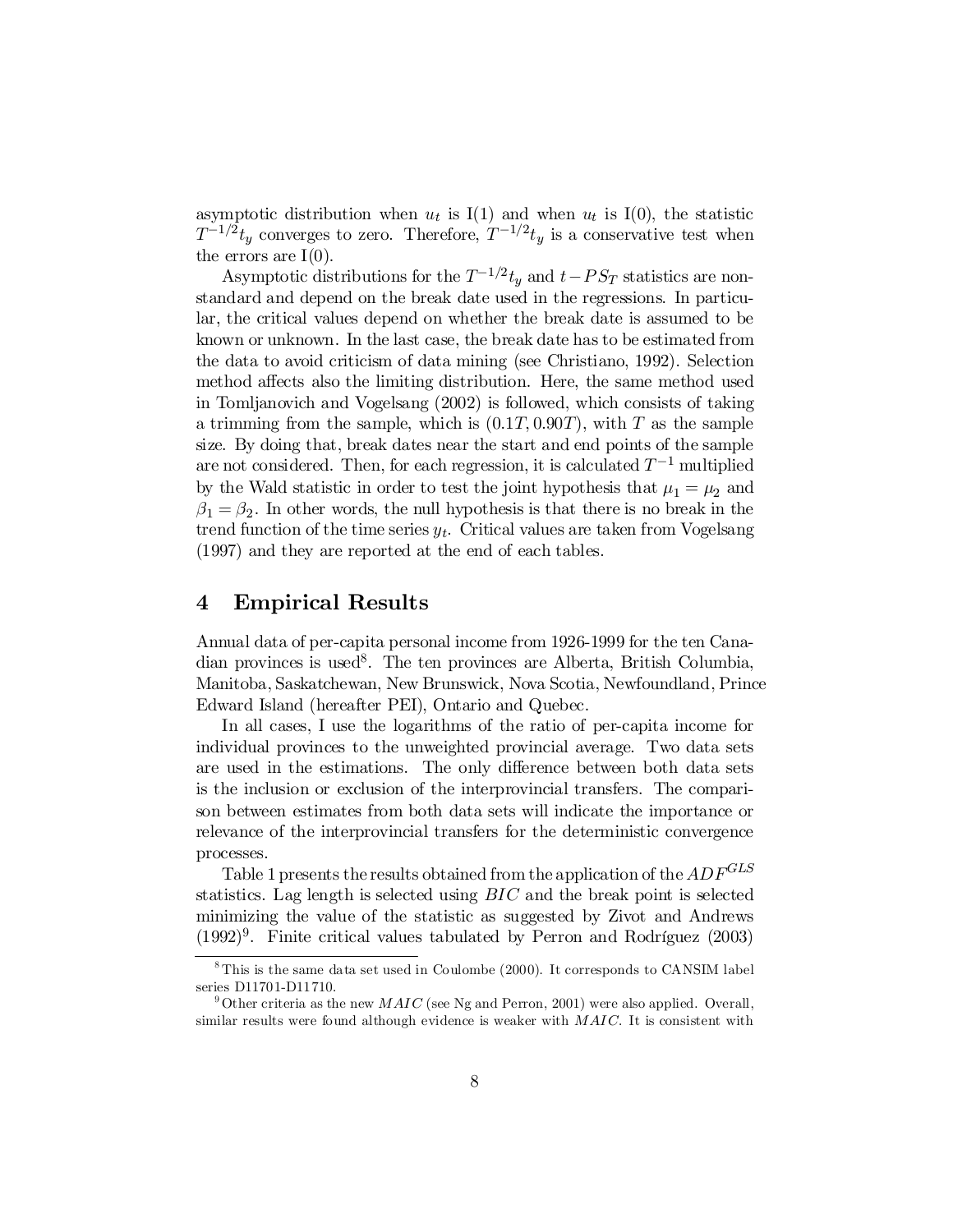are used. In a first moment, we use the more general model analyzed in Perron and Rodríguez (2003), that is, assuming a break both in the intercept and the slope of the trend function. When the null hypothesis of a unit root is not rejected, we use the model where only a break is allowed in the slope of the trend function. In other words, we are assuming that a loss of power may exist when the more general model is used. The model where only a break in the intercept is allowed is also performed 10 . Using this model, the results suggest that we can reject the null hypothesis of a unit root for the provinces of Ontario and Quebec. In all other cases, the more general model is sufficient to reject the null hypothesis of a unit root. However, we can not reject the null hypothesis for the province of British Columbia. Using the simpler model (break only in the intercept), we strongly reject the null hypothesis. But the visual analysis suggests the presence of a time trend or a broken trend in the series. Hence, the more convenient model seems to be the more general model. Even when a no reject of the null hypothesis is observed using this model, the estimated value is very close to the  $10.0\%$  finite critical value. Furthermore, using asymptotic critical value at 5.0% the reject is clear. Therefore, we consider that this province present evidence to reject the null hypothesis of a unit root.

The next step consists to calculate the test statistics described in the last section<sup>11</sup>. Tables 2, 3 and 4 include the results obtained using the  $t - PS_T$  without  $J_T$  correction, the  $t - PS_T$  with  $J_T$  correction, and the  $T^{-1/2}t_y$ , respectively. In each table, results are presented for both data sets discussed above and they are calculated considering an unknown break date in the regressions. Table 2 shows the estimated break point for each province. It is clear that most of break points are detected around 1935, 1940 and 1945<sup>12</sup>.

There are few differences in the estimated break point when interprovincial transfers are or not included in the estimations. Such is the case of New Brunswick where 1937 is the break date selected using data excluding transfers. The other case is Newfoundland where data set excluding transfers selects 1953 as the break point. Notice that this date is very close to

size and power simulations performed by Perron and Rodríguez (2003). Other methods to select the break point were also tried. Overall, the results were similar to those obtained using the minimum of the statistic.

<sup>&</sup>lt;sup>10</sup>In this case, critical values for the case where there is no structural change have to be used. The explanation is given by the fact that a break in the intercept belongs to the class of "slowly evolving regressors". See the condition B of Elliott, Rothenberg and Stock (1996). See also Perron and Rodríguez (2003) for some details about this issue.

 $11$ Estimations were performed using the Gauss code supplied by Tim Vogelsang.

 $12$  The only exception is Newfoundland because this province entered in Canada in 1949.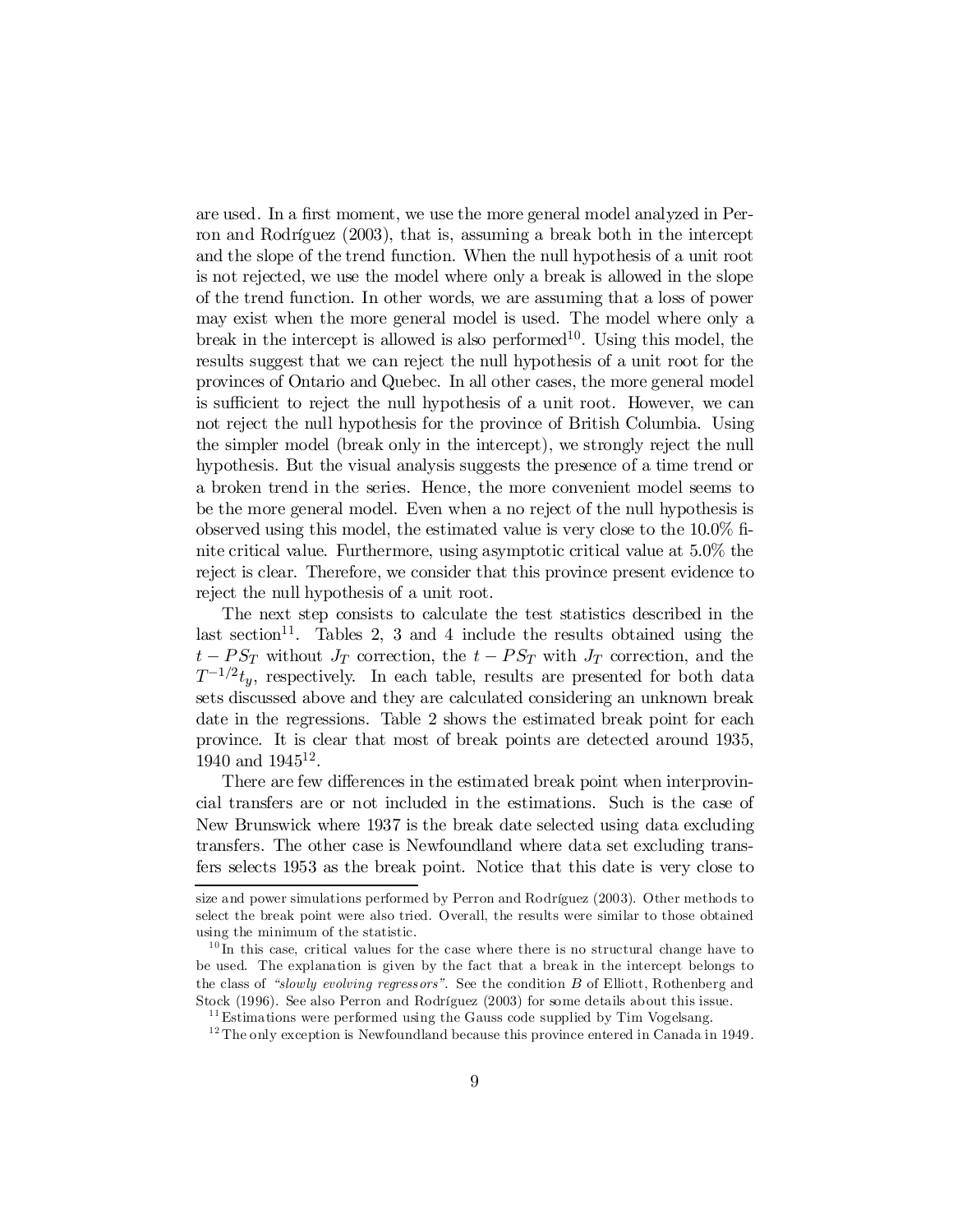the enter date of Newfoundland in Canada (1949). This issue is interesting in the measure that the presence of transfers in this province seems to be affected by the location of the structural change both for intercept and the growth rate of the personal income.

The selected break points in Tables 2 to 4, are different than those dates selected by the unit root statistic (Table 1) which used the method infimum to select the break point. As it is well known, the break date selected by this method is not a consistent estimator of the true date. For further details, see Vogelsang and Perron (1998).

Table 2 also presents estimates of  $\mu$  and  $\beta$  before and after the break date. According to these results, most of the provinces or regions satisfy the conditions for deterministic convergence. Regarding the existence or not of deterministic convergence, both data sets present a similar answer which is the fact that deterministic convergence has been attained. Furthermore, the results seem to indicate that the bulk of the convergence process occurred in the period after the selected break point.

Unfortunately, the results obtained in Table 2 need to be considered with caution, because they are obtained assuming  $I(0)$  disturbances in the residuals. In Table 3, similar results are presented, but they have been corrected for the possibility that a unit root is present in the errors of the process. In this case, deterministic convergence is found in Manitoba, New Brunswick, Newfoundland, and PEI. The more obvious conclusion from Table 3 is that there is important empirical evidence for deterministic convergence in the poorer provinces. This fact is in line with theoretical expectations and with some other results in the empirical literature for Canada such as Coulombe  $(2000).$ 

Table 4 presents the results using the statistic  $T^{-1/2}t_y$ , which is also robust to the presence of unit root disturbances. The results suggest a similar conclusion as reached from the results of Table 3. However, unlike Table 3, there are some cases where this statistic is able to find evidence for convergence, as in the case of British Columbia. On another hand, Ontario is converging and not in equilibrium as we found before (see Table 3). Another difference is that Manitoba and Saskatchewan are in equilibrium. Note that before it was not possible to give an answer for these two provinces. The statistics confirms that Quebec and Nova Scotia are in equilibrium after the break date.

An important result appearing in Table 4, and not so clearly in Tables 2 and 3, is that estimates of  $\mu_1$  are statistically different from zero for most of the provinces considered. This means that the initial per capita income of these territories were not the same in 1926. Therefore, the question as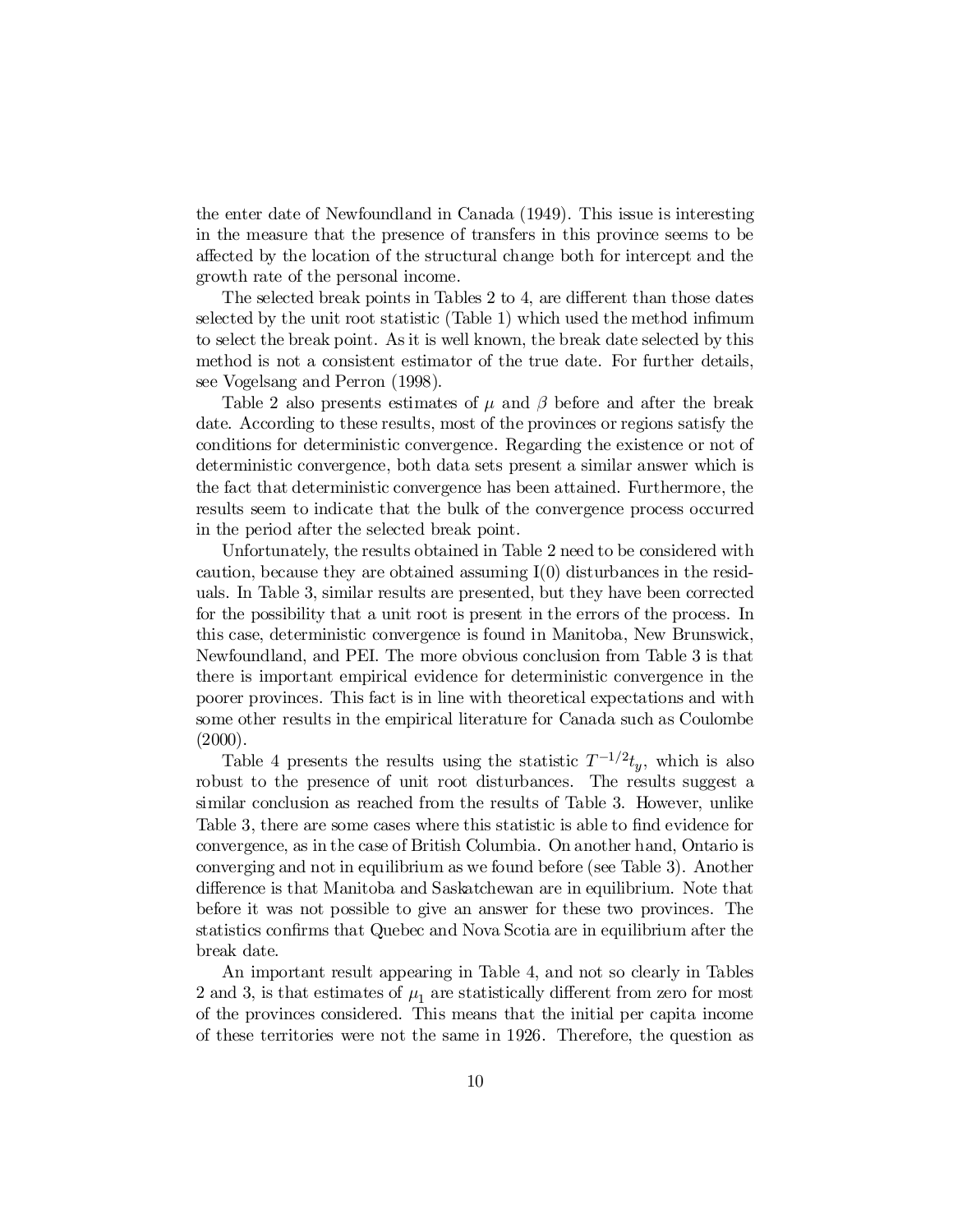to whether income convergence has occurred is relevant for most of these provinces, i.e. these provinces were not in equilibrium in 1926. The only exception are Ontario, Quebec and Saskatchewan.

Table 5 presents a summary of all results of Tables 2 to 4. In this table, a (large) C denotes point estimates consistent with  $\beta$ -convergence, that is,  $\mu_1 > 0$  and  $\beta < 0$ , or  $\mu < 0$  and  $\beta > 0$ . In this case we consider that both estimates are statistically significant at least at the  $10.0\%$  level. A (small) c denotes point estimates consistent with  $\beta$ -convergence but only with one coefficient statistically significant at least at the  $10.0\%$  level. The D and (small) d denote estimates consistent with divergence, where  $D$  signifies that *both* coefficients are statistically significant and  $d$  signifies that only one coefficient is statistically significant at least at  $10.0\%$  level. An E denotes point estimates that are small in magnitude and not statistically different from zero. Such point estimates suggest that  $\beta$ -convergence has already occurred. It is exactly the same notation as used in Tomljanovich and Vogelsang (2002). Note however, that the criteria used to identify a coefficient as "small" in magnitude is not clear. Observing the results found in Tomljanovich and Vogelsang (2002), it seems that they are assuming that a coefficient is small in magnitude if it is not larger than around  $|0.12|$ . In the present case, I am considering as small magnitude a coefficient not larger than  $[0.20]$ . Finally, a (small) u means that no conclusion is possible to be advanced about the province using all information in Tables 2 to 4. This situation is characterized when coefficients are not significant but they are not small in magnitude to be considered as an equilibrium situation  $(E)$ .

In Table 5, for each sub-sample, there are columns (1) and (2) related to the inclusion or exclusion of the federal transfers, respectively. What we observe is that there are not great differences between both columns. Some exceptions are the following. Observing the pre-break sample, Newfoundland presents clear deterministic convergence when the data set includes transfers. However, notice that this results should not be a surprise given that the break point selected using both data sets is different. In fact, the break point in column (2) is 1953 which left a very small sample to think that it is possible to find clear deterministic convergence in this period. Another interesting case is Alberta, where the evidence for deterministic convergence is stronger in column (1). Similar comments are applied for Newfoundland using the  $t - PS_T$  with I(1) errors and the  $T^{-1/2}t_y$ . There are no differences in the final results in all other provinces.

It is well know that statistics calculated with unknown break point have lower power. This means that using a known break date may increase the power in a such way that stronger evidence in favor of convergence, if there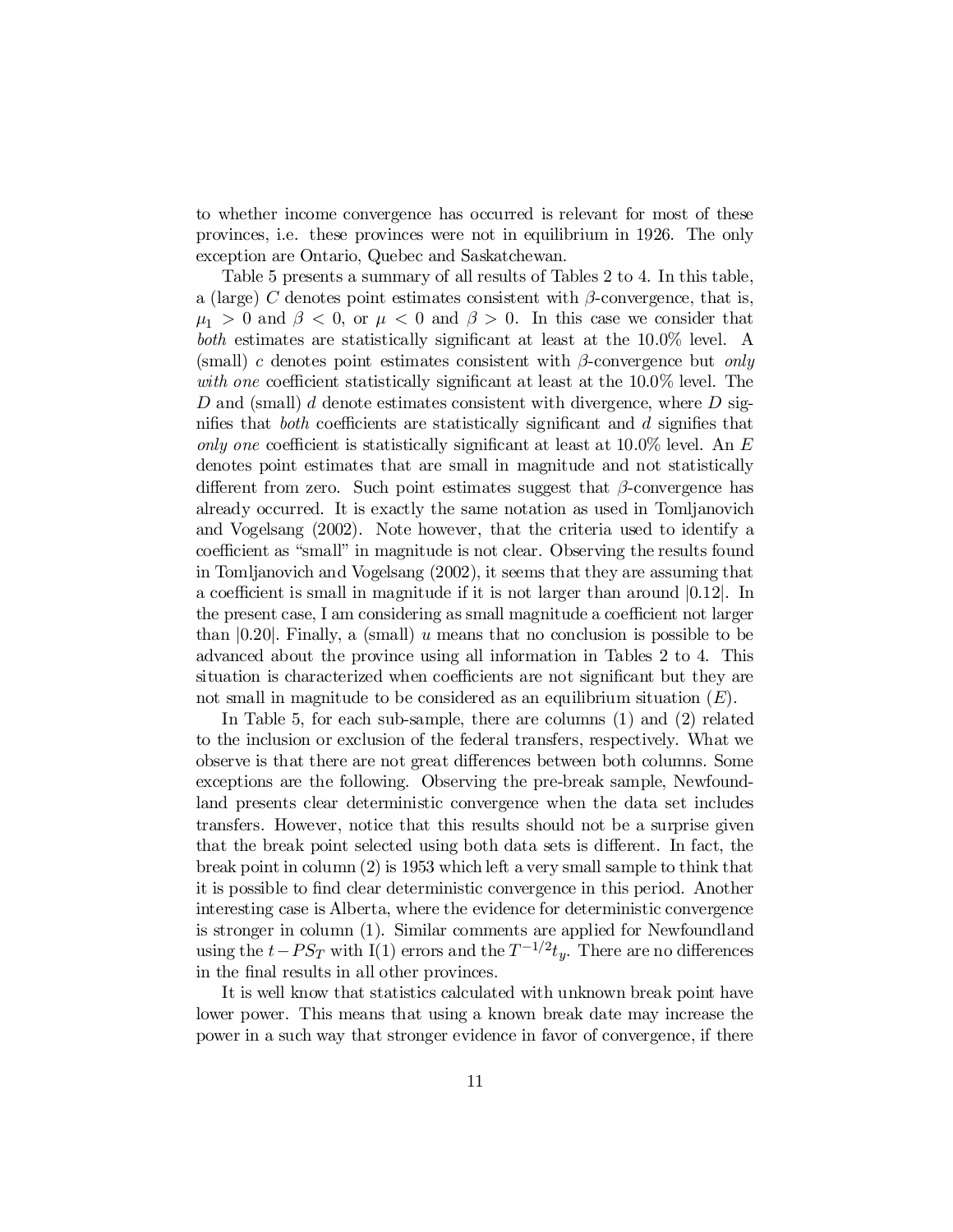exists, may be obtained. In this sense, and following other papers (see Carlino and Mills, 1999; Tomljanovich and Vogelsang, 2002), I perform the same set of results fixing the break date at 1946. For Newfoundland the break date is fixed at 1972, the same date selected in Table 2. Tables  $6 \text{ to } 8$ present the results for the  $t - PS_T$  without the  $J_T$  correction,  $t - PS_T$  with the  $J_T$  correction, and the  $T^{-1/2}t_y$  statistics, respectively. Table 9 presents a summary of these results in a similar way as Table 5.

Overall, Table 6 indicates similar results as found in Table 2. However, an interesting observation is that for the pre-break sample, the evidence in favor of weak or strong deterministic convergence is more clear in Table 6 than in Table 2. The results are, however, almost the same when the postbreak sample is analyzed. Tables 7 and 8 present a similar behavior. The higher power observed in the first sample is not related exactly with the fact that the break date is fixed. More than that, the higher power in this sub-sample seems to be originated for the fact that the sub-sample has more observations than before and naturally power is higher.

As for Table 5, using Table 9, it is possible to compare the influence of the transfers regarding the answer of the existence of convergence. Again, when the  $t - PS_T$  without the  $J_T$  correction is used, more differences are observed between the results with both data sets. In fact, stronger evidence of convergence is observed using data with transfers for British Columbia, Alberta, New Brunswick, PEI and Ontario. In the other sub-sample the evidence in favor of the presence of transfers is observed only for Alberta and Nova Scotia. When the  $t - PS_T$  statistic with the  $J_T$  correction is used, the differences decrease and it is observed some evidence in favor of the presence of federal transfers in the case of Newfoundland. Using the third statistic, similar conclusion is reached for British Columbia and Newfoundland.

The overall conclusion from Tables 5 and 9 is that the presence of transfers does not change in a significant way the existence or not of deterministic convergence. There is some partial evidence in favor of the effect of transfers in the convergence process when the statistic  $t - PS_T$  with I(0) errors assumed is used and where the break point is known. However, these results are not robust to the presence of very persistent errors as may be the case of our time series. Unfortunately in these cases, the results show that interprovincial transfers are not determinants to the attainment of deterministic convergence.

As we observed before, the estimates of the intercept in the pre-break sample show that at the origin  $(1926)$ , the provinces had different initial levels of output and consequently, the convergence was a relevant issue at this moment. Apparently, the policy makers understood this situation and after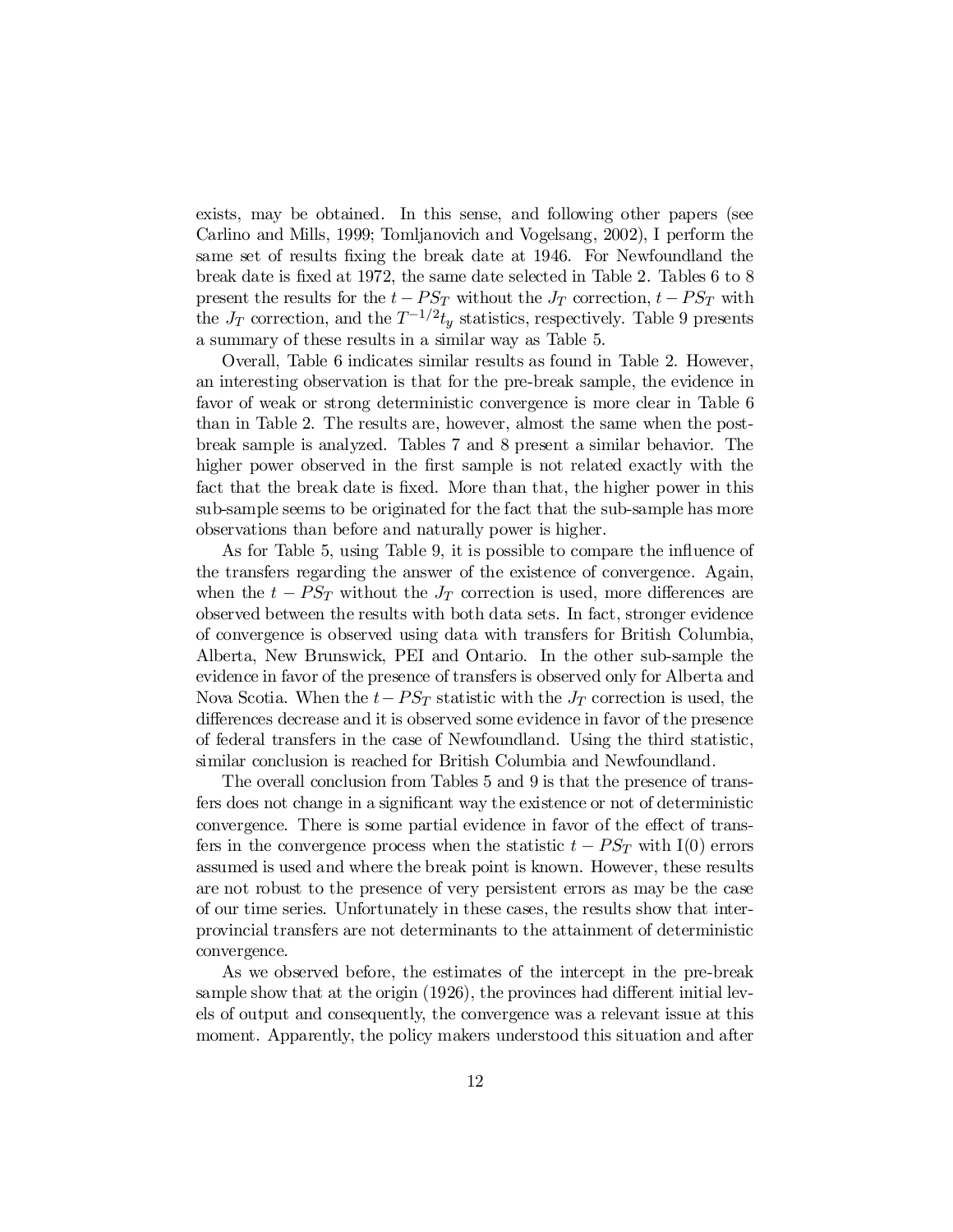some years the so named *welfare state* was impulsed. The overall conclusion mentioned before is discouraging from this perspective because the evidence suggests some questions about the beneficial effects of the interprovincial transfers. But not all news are unfortunate. Even when the results indicate that the interprovincial transfers seem to have played no significant role in the existence or not of the deterministic convergence, the fortunate news is that these transfers have contributed in a significant way in the speed to reach the convergence. In fact, a detailed observation of the estimates in Tables 2-4 or 6-8 offers some issues about the particular role of the interprovincial transfers. For example, consider the estimates presented in Table 6. Observing both sub samples, almost in all cases, the estimate of the slope is higher (in absolute value) when the data set including transfers is used in comparison to the situation when data set excluding federal transfers is used. It is more clear in the second sample, where furthermore, we observe that the coefficient related to the intercept is lower (in absolute value) using data set including transfers. Notice that we are only analyzing those coefficients that are statistically significant. Some estimates are not statistically significant and consequently in statistical terms, they are not different from zero. The results are less clear when we move to Tables 3-4 or Tables 7-8 because they are based on more conservative statistics. What is new is that Tables 3 and 7 show that this phenomenon of higher speeds towards convergence is relevant in the provinces of New Brunswick, Newfoundland and PEI, forming the region of Maritimes, known as the poorest region of Canada.

Therefore, the estimated coefficients allow us to recognize a particular role of the interprovincial transfer in the convergence process. This role consists in increasing the speed to which personal income in Canadian provinces is converging to the national average, particularly in provinces as Newfoundland, New Brunswick and PEI. The overall conclusion is that the interprovincial transfers were not determinant or decisive to the attainment of deterministic convergence in the Canadian provinces. More than that, the interprovincial transfers have had the role to accelerate the convergence process in poorer Canadian provinces.

## 5 Conclusions

This study presents further empirical evidence about the notion of  $\beta$ -convergence for the ten Canadian provinces using annual personal income data covering the period 1926-1999. While the issue of convergence has been analyzed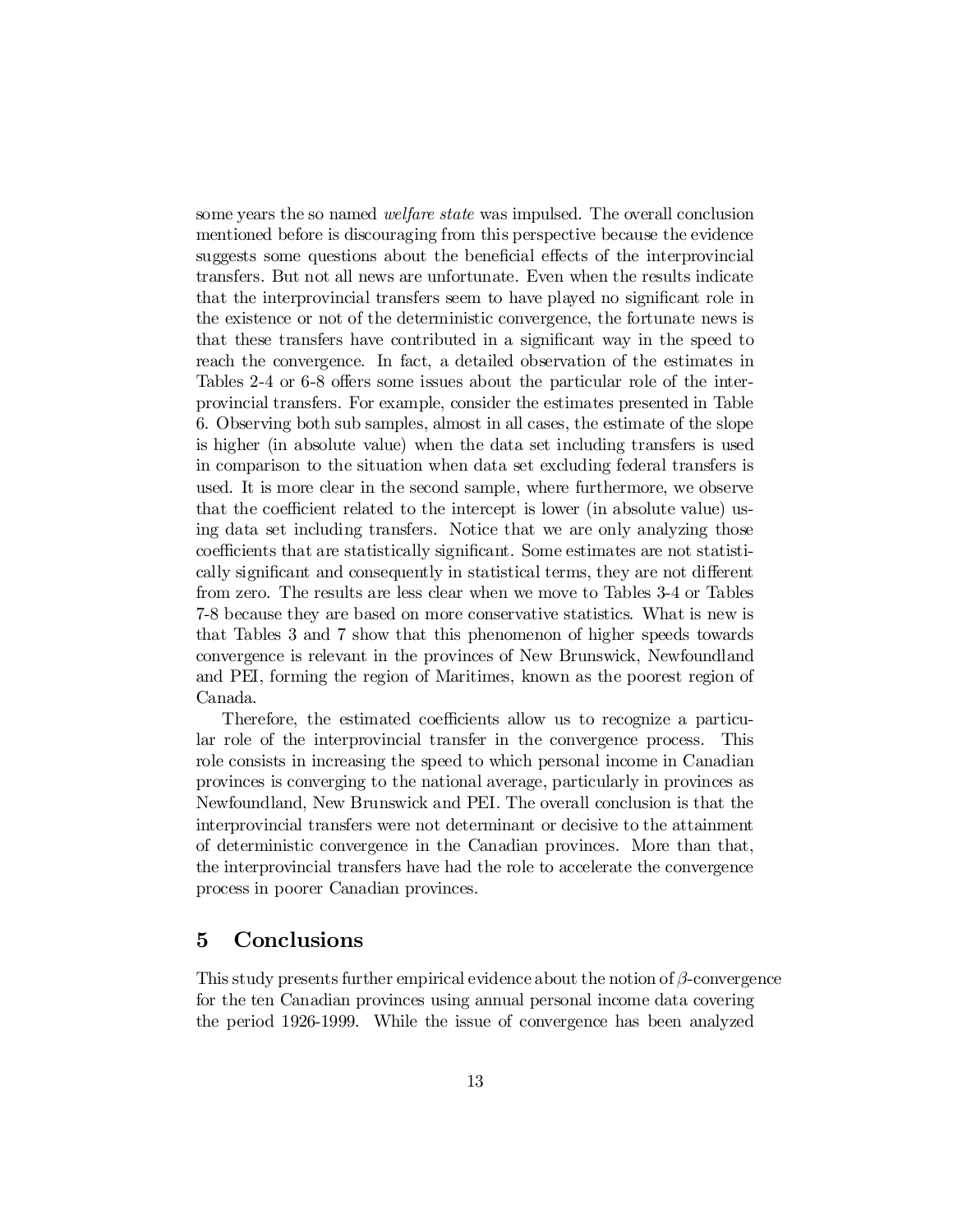especially using cross-sectional data or panel data (see the references of the introduction), I use a time-series methodology with statistics recently proposed by Vogelsang (1997, 1998) and Bunzel (1998) which are robust to the presence of  $I(0)$  or  $I(1)$  disturbances.

The estimated coefficients allow us to recognize a particular role of the interprovincial transfers in the convergence process. This role consists to increase the speed at which personal income in Canadian provinces is converging to the national average, particularly in poorer provinces such as Newfoundland, New Brunswick and PEI. The overall conclusion is that the interprovincial transfers were not determinant or decisive to the attainment of deterministic convergence in the Canadian provinces. More than that, the interprovincial transfers have had the role to accelerate the convergence process in poorer Canadian provinces.

A possible extension to this study is a recursive estimation of the statistics  $t - PS_T$  and  $t^{-1/2}t_y$ . In this way, an analysis of the time when convergence is occurring could be interesting and informative. At the same time, a different set of critical values are necessary because the break date is changing in recursive estimation. This is the issue of a future research.

## References

- [1] Abramovitz, M. (1988), "Catching Up, Forging Ahead, and Falling Behind," *Journal of Economic History* **46**, 385-406.
- [2] Baumol, W. J. (1986), "Productivity Growth, Convergence, and Welfare: What the Long-Run data Show," American Economic Review 76  $(1), 72-85.$
- [3] Barro, R. (1991), "Economic Growth in a Cross Section of Countries," Quarterly Journal of Economics 106, 407-443.
- [4] Barro, R. (1997), Determinants of Economic Growth: A Cross-Country Empirical Study, MIT Press, Cambridge, MA.
- [5] Barro, R. and X. Sala-I-Martin (1995), "Convergence," Journal of Political Economy 100, 223-251.
- [6] Brown, S. J., N. E. Coulson and R. F. Engle (1990), "Non-Cointegration and Econometric Evaluation of Models of Regional Shift and Share," NBER Working Paper 3291.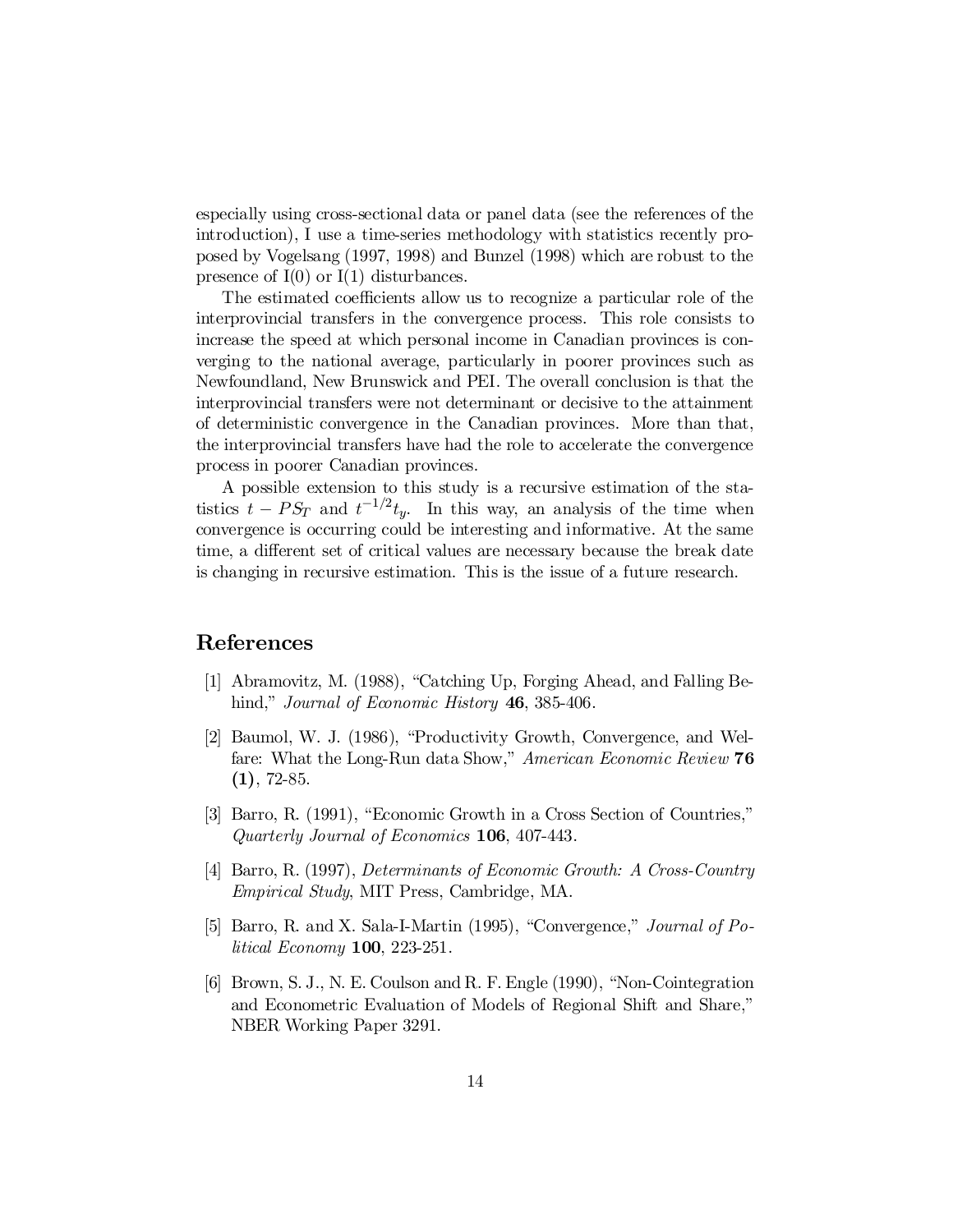- [7] Bunzel, H. (1998), "Robust Inference in Models of Cointegration," Center for Analytical Economics Working Paper No. 98-13, Cornell University.
- [8] Carlino, G. A. and L. O. Mills (1993), "Are US Regional Incomes Converging?," Journal of Monetary Economics 32, 335-346.
- [9] Christiano, L. J. (1992): "Searching for a Break in GNP," Journal of Business and Economics Statistics 10, 237-250.
- [10] Coulombe, S. (1999), "Economic Growth and Provincial Disparity-A New View of an Old Canadian Problem," Commentary No. 122, C. D. Howe Institute, Toronto.
- [11] Coulombe, S. (2000), "New Evidence of Convergence across Canadian Provinces: The Role of Urbanization," Regional Studies 34, 713-725.
- [12] Coulombe, S. and K. Day (1999), "Economic Growth and Regional Income Disparities in Canada and the Northern United States," Canadian Public Policy/Analyse de Politiques 25, 155-178.
- [13] Coulombe, S. and F. Lee (1993), "Regional Economic Disparities in Canada," Working Paper 9317E, Department of Economics, University of Ottawa.
- [14] Coulombe, S. and F. Lee (1995), "Convergence Across Canadian Provinces, 1961 to 1991," Canadian Journal of Economics 28, 886-898.
- [15] Coulombe, S. and F. Lee (1998), "Evolution à long terme de la convergence régionale au Canada," L'Actualité Economique 74 (1), 886-898.
- [16] Coulombe, S. and J. F. Tremblay (2001), "Human Capital and Regional Convergence in Canada," Journal of Economic Studies.
- [17] De La Fuente, A. (1995), "The Empirics of Growth and Convergence: A Selected Survey," CEPR Discussion Paper No. 1275, Centre for Economic Policy Research, London.
- [18] De La Fuente, A. (1998), "What Kind of Regional Convergence?," CEPR Discussion Paper No. 1924, Centre for Economic Policy Research, London.
- [19] Dolado, J. J., M. González-Páramo and J. M. Roldán (1994), "Convergencia Económica entre las Provincias Españolas: Evidencia Empírica (1955-1989)," Moneda y Crédito 198, 81-131.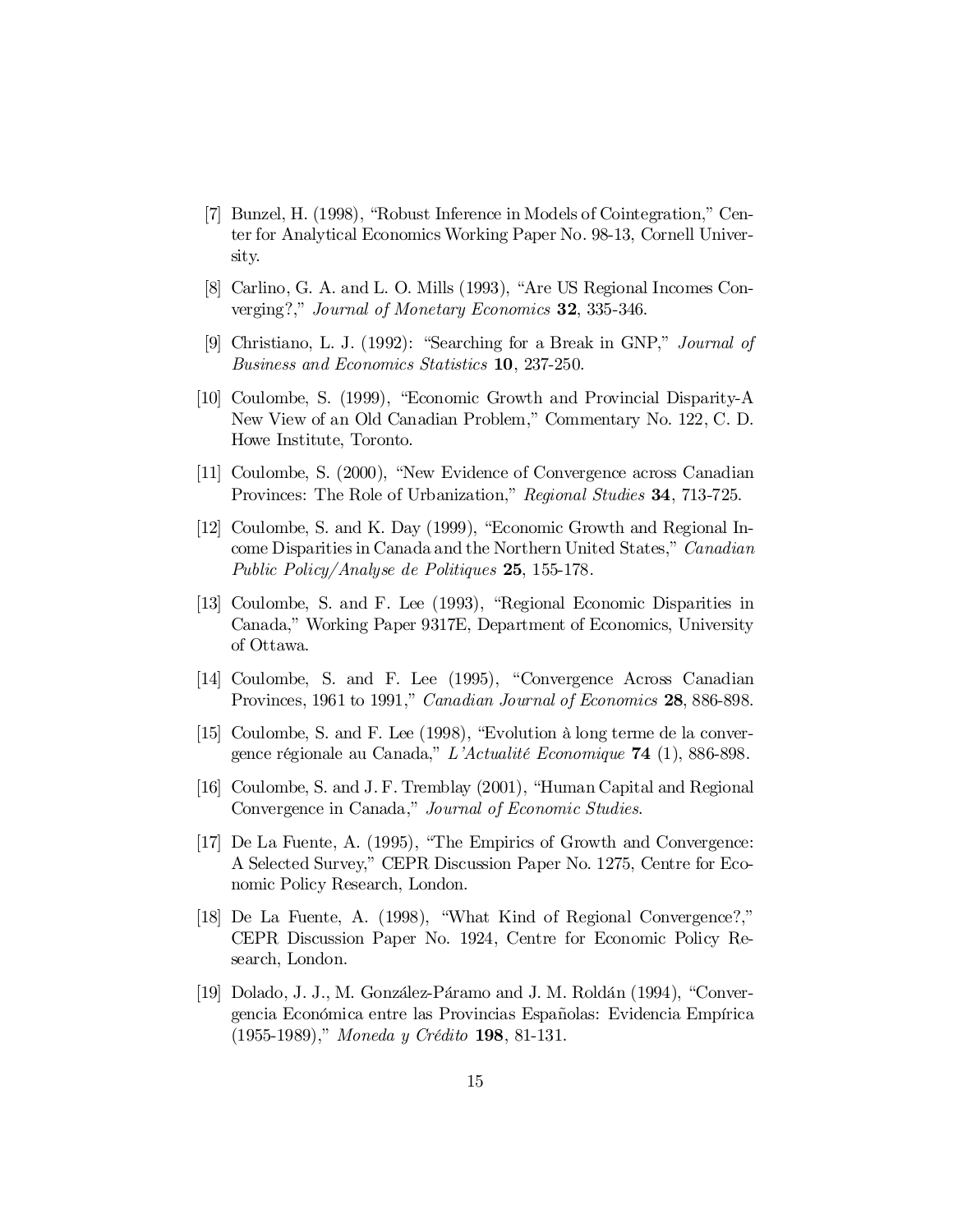- [20] Elliott, G., T. Rothenberg and J. H. Stock (1996), "Efficient Tests for an Autoregressive Unit Root," Econometrica 64, 813-839.
- [21] Helliwell, J. (1994), "Convergence and Migration among Provinces," Institute for Policy Analysis, University of Toronto, PEAP Policy Study 94-2.
- [22] Lefebvre, M. (1994), "Les provinces canadiennes et la convergence: une évaluation empirique," Working Paper 94-10, Bank of Canada
- [23] Loewy, M. B. and D. H. Papell (1996), "Are US Regional Incomes Converging? Some Further Evidence," Journal of Monetary Economics 38, 587-598.
- [24] Mankiw, N. G., D. Romer and D. N. Weil (1992), "A Contribution to the Empiric of Economic Growth," Quarterly Journal of Economics 107, 407-437.
- [25] Ng, S. and P. Perron (2001), "Lag Length Selection and the Construction of Unit Root Tests with Good Size and Power," *Econometrica* 69, 1519–1554.
- [26] Park, J. Y. and B. Choi (1988), "A New Approach to Testing for a Unit Root," CAE Working Paper No. 88-23, Cornell University.
- [27] Perron, P. and S. Ng (1995), "Useful Modifications to Some Unit Root Tests with Dependent Errors and Their Local Asymptotic Properties," Review of Economics Studies 63, 435-463.
- [28] Perron, P. and G. Rodríguez (2003), "GLS Detrending, Efficient Unit Root Tests and Structural Change," Journal of Econometrics 115, 1-27.
- [29] Quah, D. (1993), "Empirical Cross-Section Dynamics in Economic Growth," European Economic Review 37, 426-434.
- [30] Shioji, E. (1996), "Regional Growth in Japan," CEPR Discussion paper No. 1425.
- [31] Stock, J. H. (1999), "A Class of Tests for Integration and Cointegration," in Engle, R. F. and H. White (eds.), Cointegration, Causality and Forecasting. A Festschrift in Honour of Clive W. J. Granger, Oxford University Press, pp. 137-167.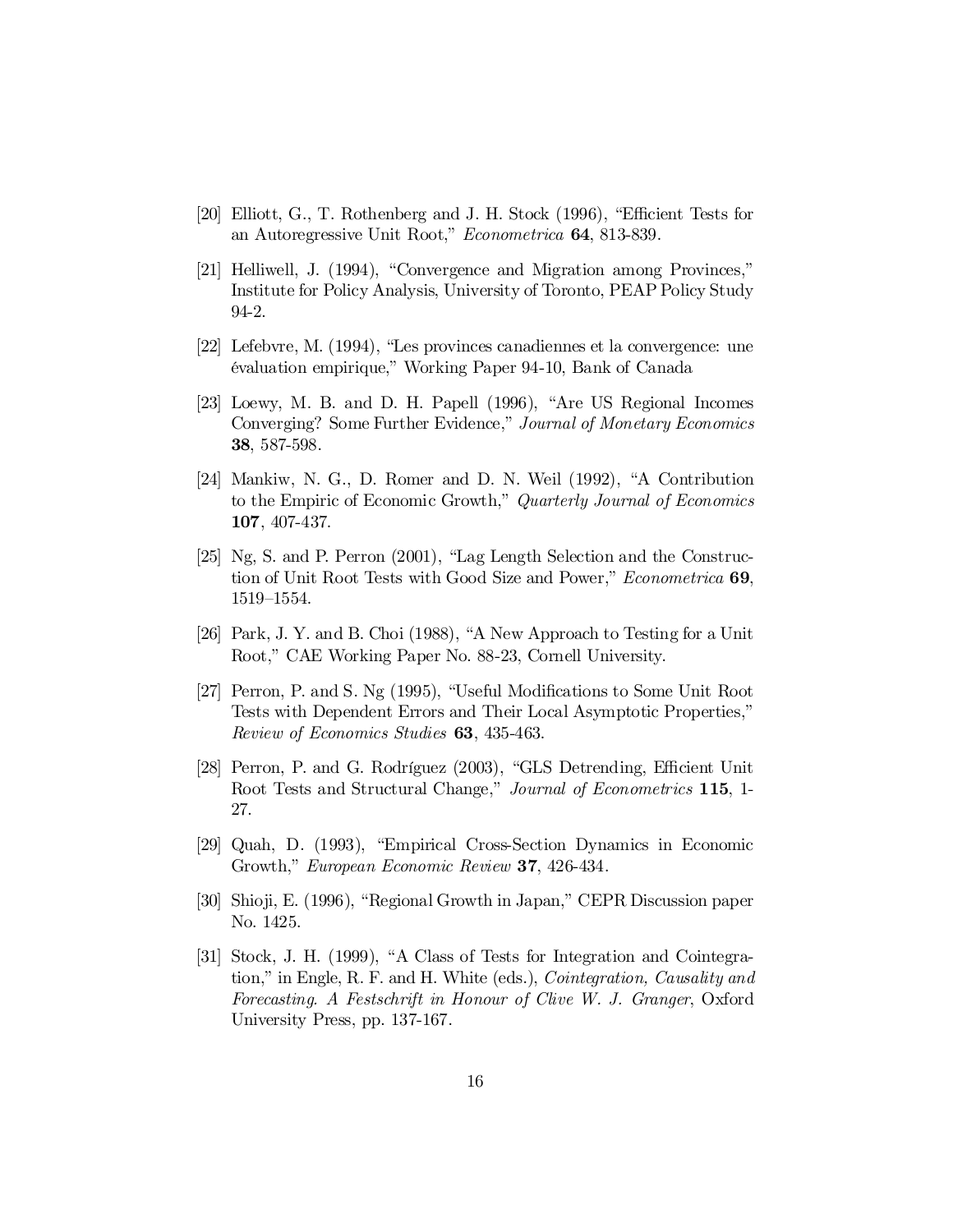- [32] Tomljanovich, M. and T. J. Vogelsang (2002), "Are US. Regions Converging? Using New Econometric Methods to Examine Old Issues," Empirical Economics  $27(1)$ , 49-62.
- [33] Vogelsang, T. J. (1997), "Testing for a Shift in Trend when Serial Correlation is of Unknown Form," CAE Working Paper 97-11, Cornell University.
- [34] Vogelsang, T. J. (1998), "Trend Function Hypothesis Testing in the Presence of Serial Correlation," *Econometrica* **66 (1)**, 123-148.
- [35] Vogelsang, T.J and P. Perron (1998): "Additional Tests for a Unit Root Allowing the Possibility of Breaks in the Trend Function," International Economic Review 39, 1073-1100.
- [36] Zivot, E. and D. W. K. Andrews (1992), "Further Evidence on theGreat Crash, the Oil-Price Shock, and the Unit-Root Hypothesis," Journal of Business and Economic Statistics 10, 251-270.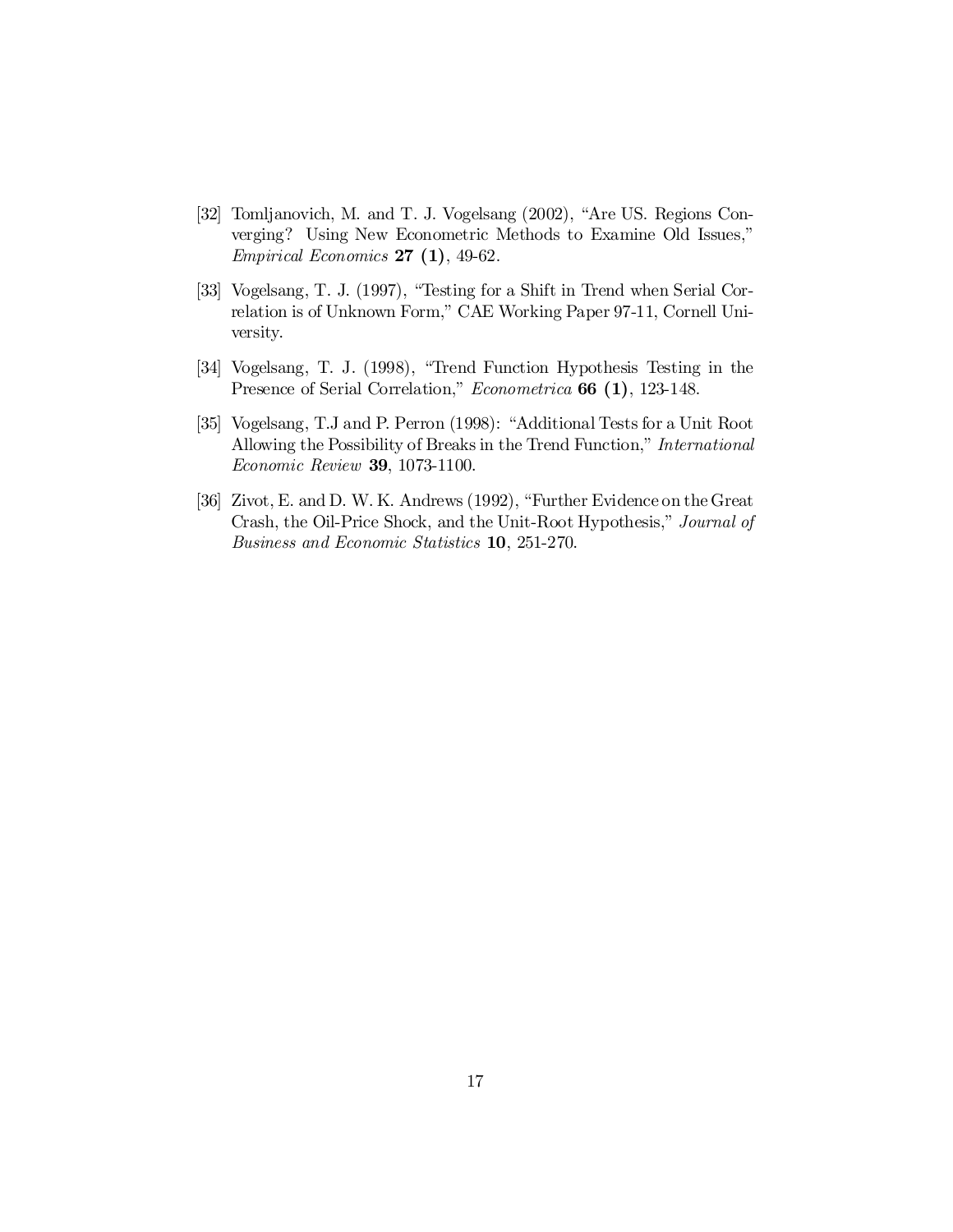| Province or Region   | $t_{\widehat{\alpha}}$ | $\kappa$ | $\widehat{\widetilde{T}_{B}}$ | $\alpha$ | Deterministic Components                               |
|----------------------|------------------------|----------|-------------------------------|----------|--------------------------------------------------------|
| British Columbia     | $-3.945$               | $\theta$ | 1936                          | 0.646    | $z_t = \{1, 1(t \ge T_B), t, 1(t \ge T_B)(t - T_B)\}\$ |
| Alberta              | $-4.392^{b}$           | 0        | 1936                          | 0.582    | $z_t = \{1, 1(t \ge T_B), t, 1(t \ge T_B)(t - T_B)\}\$ |
| Manitoba             | $-6.564^{\circ}$       | $\Omega$ | 1945                          | 0.259    | $z_t = \{1, 1(t \ge T_B), t, 1(t \ge T_B)(t - T_B)\}\$ |
| Saskatshewan         | $-5.238^a$             | 0        | 1937                          | 0.453    | $z_t = \{1, 1(t \ge T_B), t, 1(t \ge T_B)(t - T_B)\}\$ |
| New Brunswick        | $-5.755^{\alpha}$      | 0        | 1933                          | 0.371    | $z_t = \{1, 1(t \ge T_B), t, 1(t \ge T_B)(t - T_B)\}\$ |
| Newfounland          | $-4.329d$              | $\Omega$ | 1956                          | 0.454    | $z_t = \{1, 1(t \ge T_B), t, 1(t \ge T_B)(t - T_B)\}\$ |
| Nova Scotia          | $-5.002b$              | $\theta$ | 1933                          | 0.488    | $z_t = \{1, 1(t \ge T_B), t, 1(t \ge T_B)(t - T_B)\}\$ |
| Prince Edward Island | $-7.461^{\circ}$       | $\Omega$ | 1940                          | 0.119    | $z_t = \{1, 1(t \ge T_B), t, 1(t \ge T_B)(t - T_B)\}\$ |
| Ontario              | $-1.860d$              | $\Omega$ | 1972                          | 0.758    | $z_t = \{1, 1(t \ge T_B)\}\$                           |
| Quebec               | $-2.460^b$             | 0        | 1928                          | 0.843    | $z_t = \{1, 1(t \geq T_B)\}\$                          |

Table 1.  $ADF^{GLS}$  Results choosing the break date minimizing the statistics ¤

\* a, b,c and d denote significance levels at the  $1.0\%, 2.5\%, 5.0\%$ , and 10.0%, respectively. Using the equation (2),  $\hat{\alpha} = 1 + b_0$ .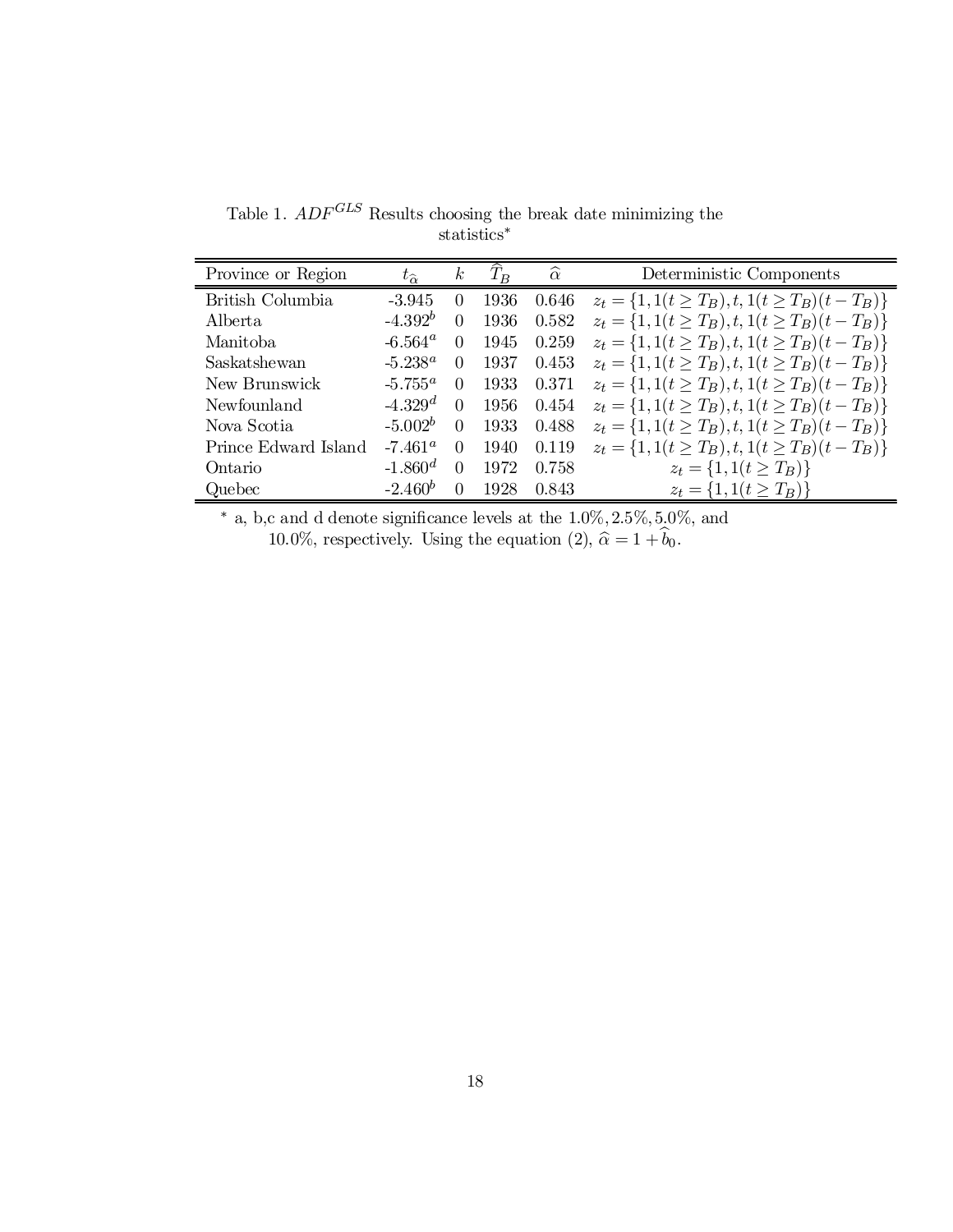|                         |                   |                     | Data with Government Transfers |                      |                   | Data without Govern |                                  |                   |  |
|-------------------------|-------------------|---------------------|--------------------------------|----------------------|-------------------|---------------------|----------------------------------|-------------------|--|
| Province                | $\widehat{\mu}_1$ | $\widehat{\beta}$ . | $\widehat{\mu}_{2}$            | $\beta$ <sub>2</sub> | $\widehat{T}_{B}$ | $\widehat{\mu}_1$   | $\widehat{\boldsymbol{\beta}}_1$ | $\widehat{\mu}_2$ |  |
|                         | $(t-stat)$        | ${\rm (t-stat)}$    | $(t-stat)$                     | $(t - stat)$         |                   | $(t-stat)$          | $(t-stat)$                       | (t-st:            |  |
| British Columbia        | 0.257             | 2.752               | $0.402^{**}$                   | $-0.459***$          | 1933              | 0.225               | 3.032                            | 0.378             |  |
|                         | (0.897)           | (0.409)             | (16.032)                       | $(-6.290)$           |                   | (0.802)             | (0.462)                          | (15.1)            |  |
| Alberta                 | 0.357             | $-6.034$            | $0.158^{\ast\ast}$             | 0.024                | 1936              | 0.348               | $-5.728$                         | 0.151             |  |
|                         | (1.311)           | $(-1.242)$          | (3.844)                        | (0.189)              |                   | (1.286)             | $(-1.182)$                       | (3.61)            |  |
| Manitoba                | $0.109**$         | $-0.403$            | $0.138^{\ast\ast}$             | $-0.307^{**}$        | 1945              | $0.087**$           | $-0.286$                         | 0.144             |  |
|                         | (2.880)           | $(-1.001)$          | (8.270)                        | $(-5.072)$           |                   | (3.610)             | $(-1.157)$                       | (11.9)            |  |
| Saskatshewan            | 0.040             | $-6.465***$         | $-0.021$                       | $-0.068$             | 1938              | 0.086               | $-8.547**$                       | $-0.04$           |  |
|                         | (0.174)           | $(-1.806)$          | $(-0.442)$                     | $(-0.460)$           |                   | (0.344)             | $(-2.207)$                       | $(-0.89)$         |  |
| New Brunswick           | $-0.385***$       | 2.660               | $-0.278**$                     | $0.284***$           | 1933              | $-0.344***$         | 1.753                            | $-0.27$           |  |
|                         | $(-2.600)$        | (0.769)             | $(-21.523)$                    | (7.563)              |                   | $(-2.863)$          | (0.881)                          | $(-12.6)$         |  |
| Newfounland             | $-0.576***$       | $1.182**$           | $-0.340**$                     | $1.040**$            | 1979              | $-0.486*$           | $-2.515$                         | $-0.44$           |  |
|                         | $(-47.405)$       | (12.840)            | $(-9.842)$                     | (2.904)              |                   | $(-1.589)$          | $(-0.236)$                       | $(-20.0)$         |  |
| Nova Scotia             | $-0.364*$         | 5.564               | $-0.095**$                     | $0.058*$             | 1933              | $-0.367$            | 6.375                            | $-0.074$          |  |
|                         | $(-1.545)$        | (1.012)             | $(-4.622)$                     | (0.964)              |                   | $(-1.290)$          | (0.958)                          | $(-2.9;$          |  |
| Prince Edward Island    | $-0.514***$       | 0.356               | $-0.570**$                     | $0.889**$            | 1940              | $-0.497***$         | 0.849                            | $-0.620$          |  |
|                         | $(-6.33)$         | (0.352)             | $(-29.541)$                    | (14.021)             |                   | $(-5.796)$          | (0.729)                          | $(-27.1)$         |  |
| Ontario                 | 0.165             | 2.939               | $0.355^{**}$                   | $-0.280$ **          | 1933              | 0.147               | 3.381                            | 0.362             |  |
|                         | (0.438)           | (0.335)             | (10.845)                       | $(-2.935)$           |                   | (0.319)             | (0.281)                          | (11.0)            |  |
| Quebec                  | $-0.123$          | 1.789               | $-0.096**$                     | $0.244^{**}$         | 1936              | $-0.101$            | 1.746                            | $-0.078$          |  |
|                         | $(-0.664)$        | (0.543)             | $(-3.450)$                     | (2.858)              |                   | $(-0.472)$          | (0.456)                          | $(-2.35)$         |  |
| $10.0\%$ critical value | $\pm 1.570$       | $\pm 1.330$         | ±1.140                         | $\pm 0.936$          |                   | ±1.570              | $\pm 1.330$                      | $\pm 1.1$         |  |
| $5.0\%$ critical value  | $\pm 2.190$       | ±1.760              | $\pm 1.500$                    | $\pm 1.270$          |                   | $\pm 2.190$         | ±1.760                           | $\pm 1.5$         |  |

Table 2. Empirical results using the  $z_t$  regression and  $t - PS_t$  statistics without  $J_T$  correction; Unknown break point Regression:  $z_t = \mu_1 DT_{1t} + \beta_1 SDT_{1t} + \mu_2 DT_{2t} + \beta_2 SDT_{2t} + S_t$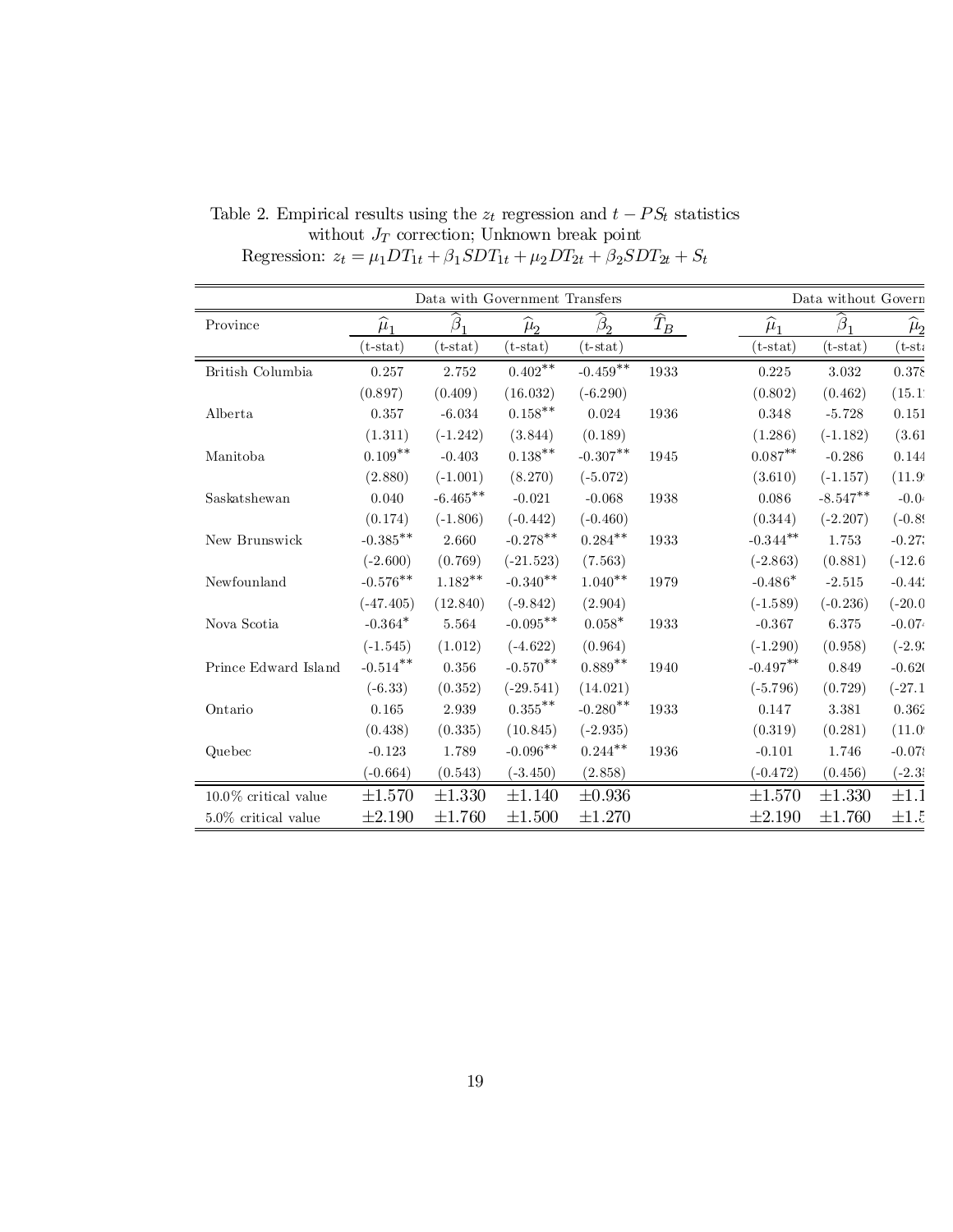|                         | Data with Government Transfers |                         | Data withou         |                         |                         |             |
|-------------------------|--------------------------------|-------------------------|---------------------|-------------------------|-------------------------|-------------|
| Province                | $\widehat{\mu}_1$              | $\overline{\beta}$      | $\widehat{\mu}_{2}$ | $\beta_2$               | $\widehat{\mu}_1$       | $\beta_1$   |
|                         | $(5\% \text{ t-stat})$         | $(5\% \text{ t-stat})$  | $(5\%$ t-stat)      | $(5\% \text{ t-stat})$  | $(5\% \text{ t-stat})$  | $(5\% t-s)$ |
|                         | $(10\%$ t-stat)                | $(10\% \text{ t-stat})$ | $(10\%$ t-stat)     | $(10\% \text{ t-stat})$ | $(10\% \text{ t-stat})$ | $(10\% t-s$ |
| British Columbia        | 0.257                          | 2.752                   | 0.402               | $-0.459$                | 0.225                   | 3.032       |
|                         | (0.282)                        | (0.012)                 | (0.158)             | $(-0.215)$              | (0.252)                 | (0.01)      |
|                         | (0.335)                        | (0.034)                 | (0.528)             | $(-0.553)$              | (0.299)                 | (0.038)     |
| Alberta                 | 0.357                          | $-6.034$                | 0.158               | 0.024                   | 0.348                   | $-5.72$     |
|                         | (0.286)                        | $(-0.012)$              | (0.009)             | (0.002)                 | (0.250)                 | $(-0.00)$   |
|                         | (0.359)                        | $(-0.047)$              | (0.042)             | (0.008)                 | (0.319)                 | $(-0.03)$   |
| Manitoba                | $0.109**$                      | $-0.403$                | $0.138***$          | $-0.307**$              | $0.087**$               | $-0.28$     |
|                         | (2.229)                        | $(-0.457)$              | (2.964)             | $(-2.369)$              | (3.210)                 | $(-0.80)$   |
|                         | (2.316)                        | $(-0.576)$              | (3.874)             | $(-2.956)$              | (3.267)                 | $(-0.89)$   |
| Saskatshewan            | 0.040                          | $-6.465$                | $-0.021$            | $-0.068$                | 0.086                   | $-8.54$     |
|                         | (0.105)                        | $(-0.388)$              | $(-0.059)$          | $(-0.106)$              | (0.228)                 | $(-0.63)$   |
|                         | (0.113)                        | $(-0.611)$              | (0.100)             | $(-0.160)$              | (0.243)                 | $(-0.91)$   |
| New Brunswick           | $-0.385$ <sup>*</sup>          | 2.660                   | $-0.278***$         | $0.284***$              | $-0.344$                | 1.75.       |
|                         | $(-1.765)$                     | (0.234)                 | $(-4.525)$          | (2.419)                 | $(-1.082)$              | (0.045)     |
|                         | $(-1.867)$                     | (0.332)                 | $(-6.799)$          | (3.329)                 | $(-1.252)$              | (0.108)     |
| Newfounland             | $-0.576***$                    | $1.182*$                | $-0.340*$           | 1.040                   | $-0.486$                | $-2.51$     |
|                         | $(-23.429)$                    | (1.491)                 | $(-0.564)$          | (0.369)                 | $(-0.492)$              | $(-0.00)$   |
|                         | $(-26.032)$                    | (2.813)                 | $(-1.179)$          | (0.658)                 | $(-0.587)$              | $(-0.01)$   |
| $10.0\%$ critical value | $\pm 1.570$                    | $\pm 1.330$             | $\pm 1.140$         | $\pm 0.936$             | $\pm 1.570$             | $\pm 1.33$  |
| $5.0\%$ critical value  | $\pm 2.190$                    | $\pm 1.760$             | $\pm 1.500$         | $\pm 1.270$             | $\pm 2.190$             | $\pm 1.76$  |

Table 3. Empirical results using the  $z_t$  regression and  $t - PS_t$  statistics with  $J_T$  correction; Unknown break point Regression:  $z_t = \mu_1 DT_{1t} + \beta_1 SDT_{1t} + \mu_2 DT_{2t} + \beta_2 SDT_{2t} + S_t$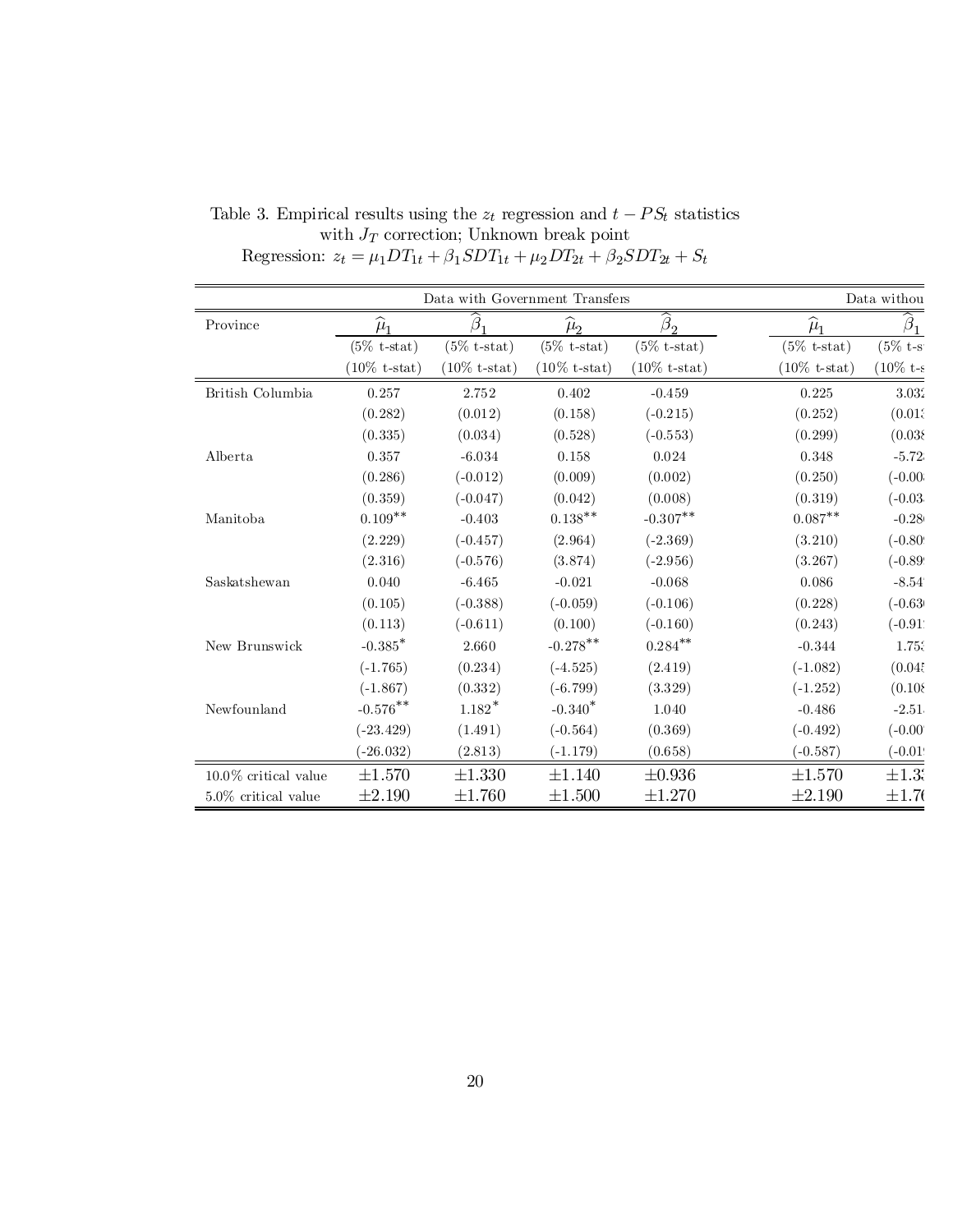|                         |                 |                         | Data with Government Transfers |                         |                         | Data with |
|-------------------------|-----------------|-------------------------|--------------------------------|-------------------------|-------------------------|-----------|
| Province                | $\mu_1$         |                         | $\mu_{2}$                      | $\beta_{2}$             | $\mu_1$                 |           |
|                         | $(5\%$ t-stat)  | $(5\% \text{ t-stat})$  | $(5\% \text{ t-stat})$         | $(5\% \text{ t-stat})$  | $(5\% \text{ t-stat})$  | $(5\% t$  |
|                         | $(10\%$ t-stat) | $(10\% \text{ t-stat})$ | $(10\% \text{ t-stat})$        | $(10\% \text{ t-stat})$ | $(10\% \text{ t-stat})$ | $(10\%$   |
| Nova Scotia             | $-0.364$        | 5.564                   | $-0.095$                       | 0.058                   | $-0.367$                | 6.3       |
|                         | $(-0.909)$      | (0.200)                 | $(-0.554)$                     | (0.205)                 | $(-0.606)$              | (0.0)     |
|                         | $(-0.989)$      | (0.323)                 | (0.964)                        | (0.316)                 | $(-0.678)$              | (0.1)     |
| Prince Edward Island    | $-0.514**$      | 0.356                   | $-0.570**$                     | $0.889**$               | $-0.497**$              | $0.\xi$   |
|                         | $(-4.994)$      | (0.129)                 | $(-7.954)$                     | (5.374)                 | $(-4.600)$              | (0.5)     |
|                         | $(-5.245)$      | (0.174)                 | $(-11.203)$                    | (7.030)                 | $(-4.761)$              | (0.4)     |
| Ontario                 | 0.165           | 2.939                   | 0.355                          | $-0.280$                | 0.147                   | 3.3       |
|                         | (0.154)         | (0.014)                 | (0.165)                        | $(-0.138)$              | (0.094)                 | (0.0)     |
|                         | (0.180)         | (0.035)                 | (0.493)                        | $(-0.325)$              | (0.112)                 | (0.0)     |
| Quebec                  | $-0.123$        | 1.789                   | $-0.096$                       | 0.244                   | $-0.101$                | 1.7       |
|                         | $(-0.146)$      | (0.005)                 | $(-0.008)$                     | (0.034)                 | $(-0.071)$              | (0.0)     |
|                         | $(-0.183)$      | (0.021)                 | $(-0.039)$                     | (0.117)                 | $(-0.094)$              | (0.0)     |
| $10.0\%$ critical value | $\pm 1.570$     | $\pm 1.330$             | $\pm 1.140$                    | $\pm 0.936$             | $\pm 1.570$             | $\pm 1$ . |
| $5.0\%$ critical value  | $\pm 2.190$     | $\pm 1.760$             | $\pm 1.500$                    | $\pm 1.270$             | $\pm 2.190$             | $\pm 1.$  |

Table 3 (continues). Empirical results using the  $z_t$  regression and  $t - PS_t$ statistics without  $J_T$  correction; Unknown break point Regression:  $z_t = \mu_1 DT_{1t} + \beta_1 SDT_{1t} + \mu_2 DT_{2t} + \beta_2 SDT_{2t} + S_t$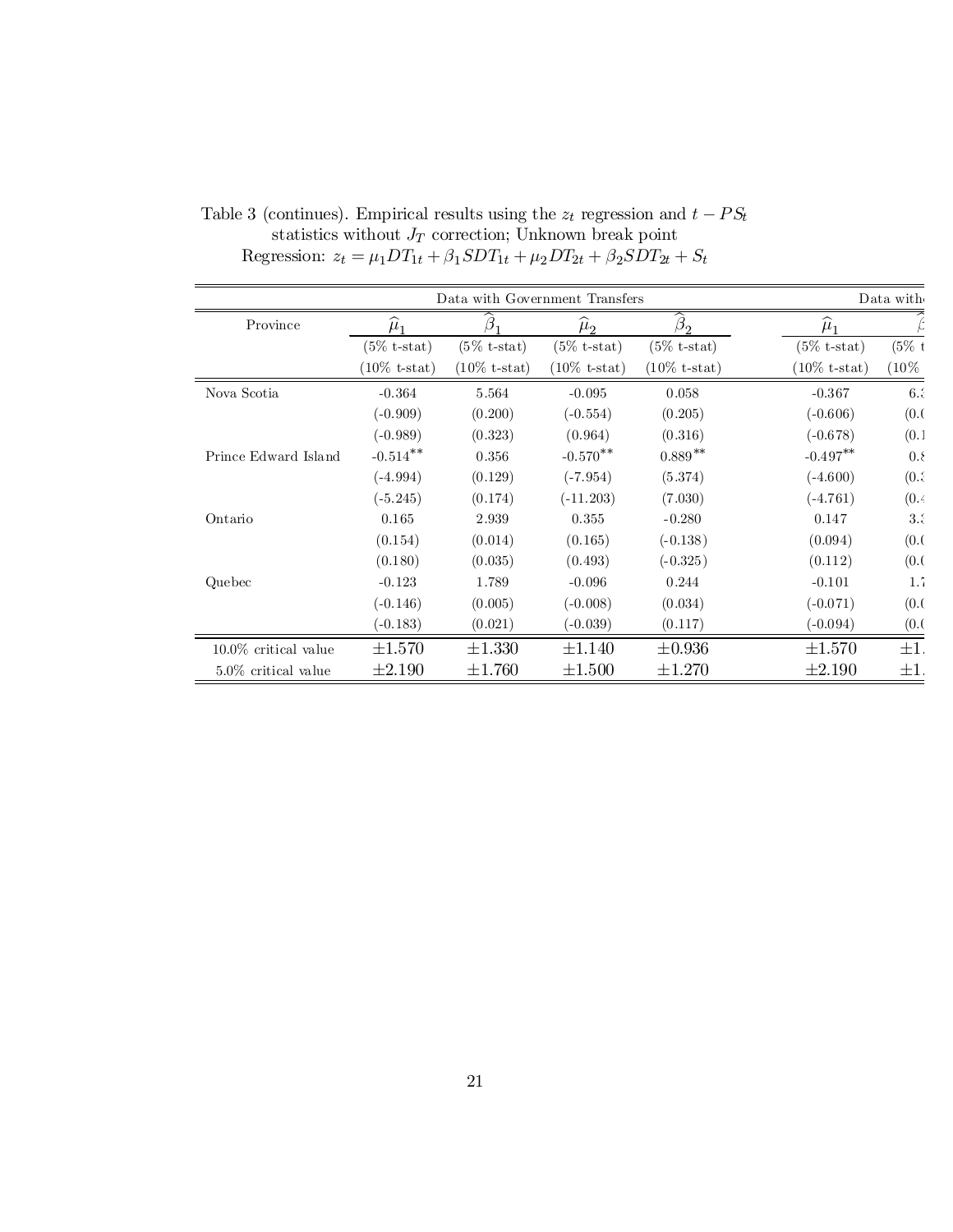| Table 4. Empirical results using the $y_t$ regression and $T^{-1/2}t_y$ ; Unknown |             |  |  |
|-----------------------------------------------------------------------------------|-------------|--|--|
|                                                                                   | break point |  |  |

Regression:  $y_t = \mu_1 D U_{1t} + \beta_1 D T_{1t} + \mu_2 D U_{2t} + \beta_2 D T_{2t} + u_t$ 

|                         |                   | Data with Government Transfers |                      |                                     |                      |             | Data without Government Transfe |                  |
|-------------------------|-------------------|--------------------------------|----------------------|-------------------------------------|----------------------|-------------|---------------------------------|------------------|
| Province                | $\widehat{\mu}_1$ | B.                             | $\widehat{\mu}_{2}$  | $\beta_2$                           | $\widehat{\mu}_1$    | $\beta_1$   | $\widehat{\mu}_2$               |                  |
|                         | $(t - stat)$      | $(t-stat)$                     | $(t-stat)$           | $(\mathrm{t}\text{-}\mathrm{stat})$ | $(t-stat)$           | $(t-stat)$  | $(t - stat)$                    | $(t-$            |
| British Columbia        | $0.260^{**}$      | 2.687                          | $0.405^{**}$         | $\text{-}0.473$ $\text{**}$         | $0.234\,^{\ast\ast}$ | 2.738       | $0.383***$                      | $-0$ .           |
|                         | (1.141)           | (0.596)                        | (5.572)              | $(-2.507)$                          | (1.019)              | (0.601)     | (5.178)                         | $(-1)$           |
| Alberta                 | $0.276*$          | $-3.898$                       | 0.131                | 0.072                               | $0.278*$             | $-3.891$    | 0.121                           | $\overline{0}$ . |
|                         | (0.863)           | $(-0.827)$                     | (1.041)              | (0.209)                             | (0.847)              | $(-0.804)$  | (0.985)                         | (0.              |
| Manitoba                | $0.106***$        | $-0.366$                       | 0.130                | $-0.269$                            | $0.084*$             | $-0.245$    | 0.140                           | $-0$             |
|                         | (0.945)           | $(-0.389)$                     | (1.943)              | $(-1.271)$                          | (0.751)              | $(-0.275)$  | (2.010)                         | $(-1)$           |
| Saskatshewan            | $-0.023$          | $-4.985$                       | $-0.053$             | 0.006                               | 0.014                | $-6.896$    | $-0.079$                        | $\theta$ .       |
|                         | $(-0.039)$        | $(-0.667)$                     | $(-0.207)$           | (0.008)                             | (0.021)              | $(-0.821)$  | $(-0.266)$                      | (0.              |
| New Brunswick           | $-0.362**$        | 1.902                          | $-0.275***$          | $0.286*$                            | $-0.325***$          | 1.297       | $-0.273**$                      | $\overline{0}$ . |
|                         | $(-1.989)$        | (0.528)                        | $(-4.377)$           | (1.893)                             | $(-1.913)$           | (0.562)     | $(-3.803)$                      | (1.              |
| Newfounland             | $-0.573**$        | $1.143***$                     | $-0.317**$           | 0.827                               | $-0.519**$           | $-0.900$    | $-0.452**$                      | 0.3              |
|                         | $(-8.689)$        | (3.180)                        | $(-3.813)$           | (1.192)                             | $(-2.488)$           | $(-0.144)$  | $(-7.501)$                      | (1.              |
| Nova Scotia             | $-0.307**$        | 3.623                          | $-0.082$             | 0.034                               | $-0.297**$           | 3.964       | $-0.059$                        | $-0$             |
|                         | $(-1.481)$        | (0.882)                        | $(-1.236)$           | (0.196)                             | $(-1.271)$           | (0.856)     | $(-0.784)$                      | $(-0)$           |
| Prince Edward Island    | $-0.512***$       | 0.330                          | $\text{-}0.561^{**}$ | $0.843***$                          | $-0.469**$           | 0.304       | $-0.603$ **                     | 0.7              |
|                         | $(-2.592)$        | (0.152)                        | $(-5.849)$           | (3.035)                             | $(-2.190)$           | (0.129)     | $(-5.753)$                      | (2.              |
| Ontario                 | 0.156             | 3.265                          | $0.354***$           | $-0.284$                            | 0.139                | 3.750       | $0.364***$                      | $-0$             |
|                         | (0.618)           | (0.652)                        | (4.389)              | $(-1.354)$                          | (0.505)              | (0.611)     | (4.506)                         | $(-1)$           |
| Quebec                  | $-0.118$          | 1.681                          | $-0.087$             | 0.203                               | $-0.100$             | 1.727       | $-0.070$                        | $\theta$ .       |
|                         | $(-0.600)$        | (0.579)                        | $(-1.117)$           | (0.964)                             | $(-0.477)$           | (0.559)     | $(-0.842)$                      | (0.              |
| $10.0\%$ critical value | $\pm 0.671$       | ±1.470                         | $\pm 2.370$          | ±1.480                              | ±0.671               | ±1.470      | $\pm 2.370$                     | $\pm 1$          |
| $5.0\%$ critical value  | $\pm 0.875$       | $\pm 2.000$                    | $\pm 3.000$          | $\pm 2.010$                         | $\pm 0.875$          | $\pm 2.000$ | $\pm 3.000$                     | $\pm 2$          |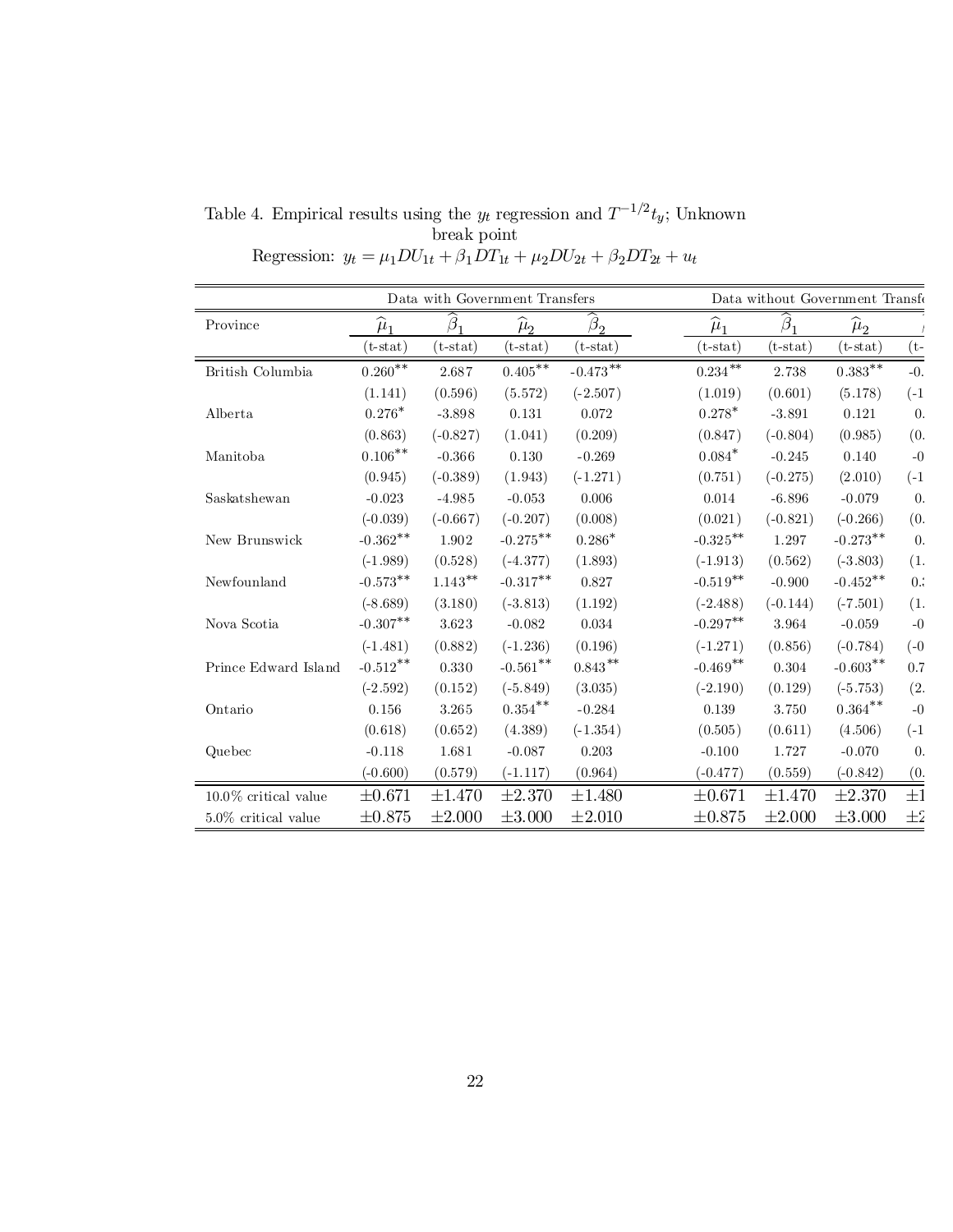| Province             |                   | $t - PST$             |                   |                   |  |                        |              | $t - PST$         |                   |  | $T^{-1/2}t_{y}$         |                   |                   |               |
|----------------------|-------------------|-----------------------|-------------------|-------------------|--|------------------------|--------------|-------------------|-------------------|--|-------------------------|-------------------|-------------------|---------------|
|                      |                   | $I(0)$ Errors assumed |                   |                   |  | Errors assumed<br>I(1) |              |                   |                   |  | Robust to $I(1)$ Errors |                   |                   |               |
|                      |                   | Pre-Break             |                   | Post Break        |  | Pre-Break              |              | Post Break        |                   |  |                         | Pre-Break         |                   | Post Brea     |
|                      | $\left( 1\right)$ | $\left( 2\right)$     | $\left( 1\right)$ | $\left( 2\right)$ |  | (1)                    | (2)          | $\left( 1\right)$ | $\left( 2\right)$ |  | (1)                     | $\left( 2\right)$ | $\left( 1\right)$ | (2)           |
| British Columbia     | u                 | <b>u</b>              | $\mathcal{C}$     | $\rm C$           |  | u                      | u            | u                 | u                 |  | d                       | $\mathbf d$       | $\mathcal{C}$     | $\mathcal{C}$ |
| Alberta              | u                 | u                     | $\mathbf d$       | D                 |  | u                      | u            | E                 | E                 |  | $\mathbf{c}$            | $\mathbf{c}$      | E                 | Ε             |
| Manitoba             | C                 | $\mathbf{c}$          | C                 | C                 |  | $\mathbf{c}$           | $\mathbf{c}$ | $\mathcal{C}$     | $\rm C$           |  | $\mathcal{C}$           | $\mathbf{c}$      | Ε                 | Ε             |
| Saskatchewan         | $\mathbf{c}$      | $\mathbf{c}$          | E                 | Ε                 |  | u                      | u            | E                 | E                 |  | u                       | u                 | u                 | u             |
| New Brunswick        | $\mathbf{c}$      | $\mathbf{c}$          | C                 | C                 |  | $\mathbf{c}$           | u            | $\mathcal{C}$     | u                 |  | C.                      | $\mathbf{c}$      | C                 | $\mathbf c$   |
| Newfounland          | С                 | $\mathbf{c}$          | C                 | $\mathcal{C}$     |  | $\mathcal{C}$          | u            | $\mathbf{c}$      | u                 |  | C                       | d                 | $\mathbf{c}$      | C             |
| Nova Scotia          | $\mathbf{c}$      | u                     | C                 | d                 |  | $\mathbf{u}$           | u            | E                 | E                 |  | C.                      | $\mathbf{c}$      | Ε                 | E             |
| Prince Edward Island | $\mathbf{c}$      | $\mathbf{c}$          | C                 | C                 |  | $\mathbf{c}$           | $\mathbf{c}$ | $\mathcal{C}$     | $\mathcal{C}$     |  | $\mathbf{c}$            | $\mathbf{c}$      | $\mathcal{C}$     | C             |
| Ontario              | u                 | u                     | $\rm C$           | $\mathcal{C}$     |  | u                      | u            | u                 | u                 |  | $\mathbf{u}$            | u                 | $\mathbf c$       | $\mathbf c$   |
| Quebec               | $\mathbf{u}$      | u                     | C                 | C                 |  | u                      | u            | u                 | u                 |  | $\mathbf{u}$            | $\mathbf{u}$      | Ε                 | Ε             |

Table 5. Summary of Empirical Results

C denotes point estimates consistent with  $\beta$ -convergence that are statistically significant at least at the 10.0% level; d denotes point estimates consistent with  $\beta$ -convergence with only one estimate statistically significant at least at the 10.0% level;  $D$  denotes point estimates consistent with divergence that are statistically significant at least at the  $10.0\%$  level; d denotes point estimates consistent with divergence with only one estimate statistically significant at least at the  $10.0\%$  level;  $E$  denotes point estimates very small in magnitude and statistically insignificant which suggests that  $\beta$  -convergence has occurred (Equilibrium growth). A (small)  $u$  means that no conclusion is possible to be advanced about the province using all information in Tables 2-4. This situation is characterized when coefficients are not significant but they are not small in magnitude to be considered as an equilibrium situation  $(E)$ .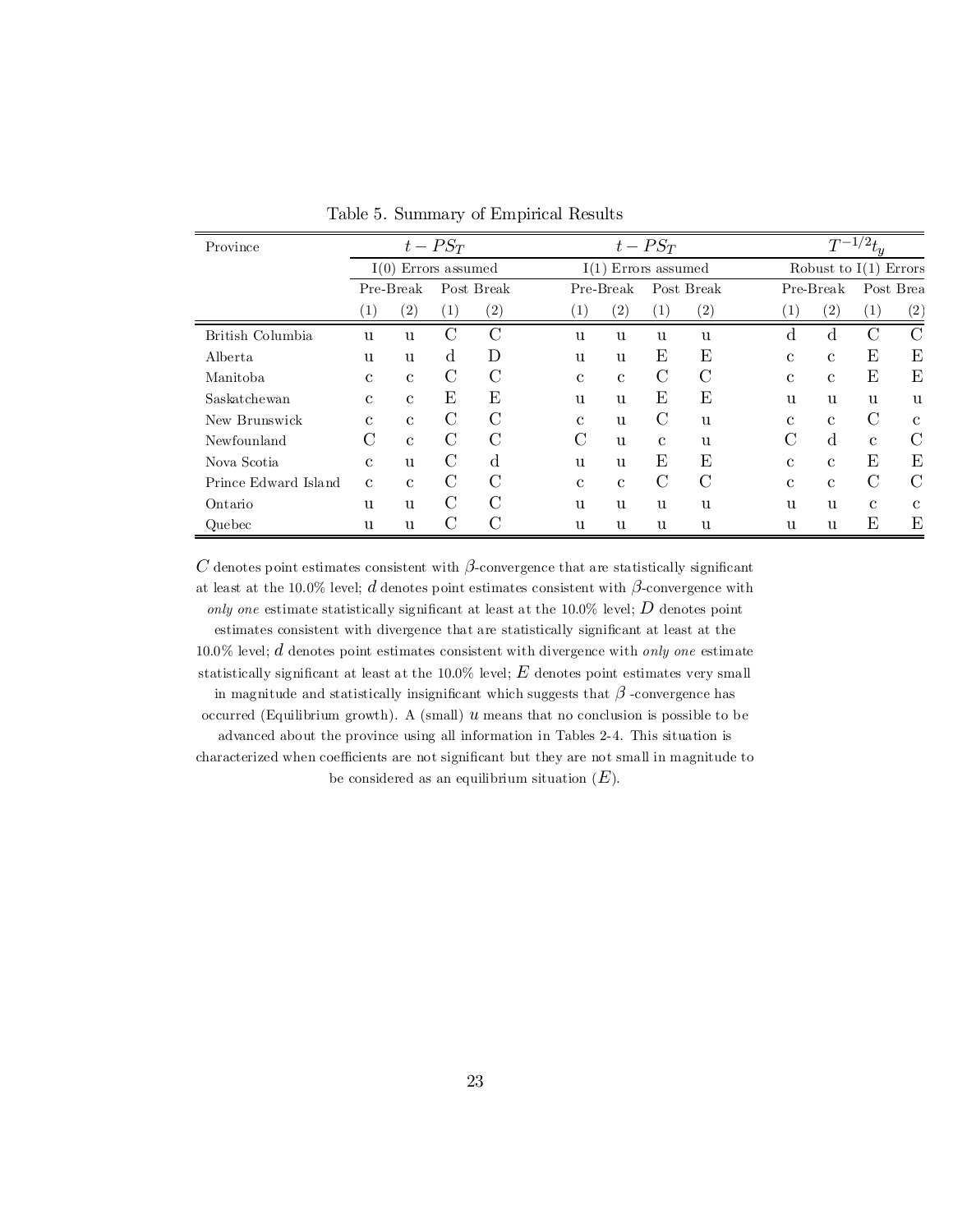|                         |                   |                                   | Data with Government Transfers |                        |                   |                       | Data without Government Trans |  |
|-------------------------|-------------------|-----------------------------------|--------------------------------|------------------------|-------------------|-----------------------|-------------------------------|--|
| Province                | $\widehat{\mu}_1$ | $\beta$                           | $\widehat{\mu}_{2}$            | $\beta$                | $\widehat{\mu}_1$ | $\beta_1$             | $\widehat{\mu}_2$             |  |
|                         | $(t - stat)$      | $(t-stat)$                        | $(t-stat)$                     | $(t - stat)$           | $(t-stat)$        | $(t-stat)$            | $(t-stat)$                    |  |
| British Columbia        | $0.415***$        | $\textbf{-0.444}^{\textstyle{*}}$ | $0.359***$                     | $\textbf{-0.516}^{**}$ | $0.388^{**}$      | $-0.353$              | $0.346***$                    |  |
|                         | (6.090)           | $(-0.639)$                        | (10.871)                       | $(-4.228)$             | (5.562)           | $(-0.495)$            | (9.979)                       |  |
| Alberta                 | $0.084*$          | $-0.293$                          | $0.200**$                      | $-0.108$               | 0.083             | $-0.226$              | $0.202**$                     |  |
|                         | (0.826)           | $(-0.282)$                        | (4.057)                        | $(-0.592)$             | (0.756)           | $(-0.200)$            | (3.687)                       |  |
| Manitoba                | $0.103***$        | $-0.316***$                       | $0.137***$                     | $-0.304**$             | $0.087***$        | $-0.286**$            | $0.144***$                    |  |
|                         | (3.329)           | $(-0.998)$                        | (9.093)                        | $(-5.483)$             | (3.610)           | $(-1.157)$            | (11.990)                      |  |
| Saskatshewan            | $-0.363**$        | 0.736                             | 0.004                          | $-0.162$               | $-0.431**$        | 0.663                 | $-0.008$                      |  |
|                         | $(-1.622)$        | (0.322)                           | (0.035)                        | $(-0.405)$             | $(-1.543)$        | (0.232)               | $(-0.056)$                    |  |
| New Brunswick           | $-0.296**$        | $0.357***$                        | $-0.248**$                     | $0.308^{**}$           | $-0.273**$        | 0.320                 | $-0.269**$                    |  |
|                         | $(-8.423)$        | (0.993)                           | $(-14.551)$                    | (4.898)                | $(-5.325)$        | (0.612)               | $(-10.557)$                   |  |
| Newfounland             | $-0.589**$        | $1.328***$                        | $-0.318***$                    | $0.530**$              | $-0.550**$        | $0.908**$             | $-0.403**$                    |  |
|                         | $(-23.178)$       | (5.547)                           | $(-8.825)$                     | (2.011)                | $(-23.735)$       | (4.147)               | $(-11.668)$                   |  |
| Nova Scotia             | $-0.174***$       | $0.791*$                          | $-0.111***$                    | $0.136***$             | $-0.146**$        | $0.756***$            | $-0.103**$                    |  |
|                         | $(-3.481)$        | (1.548)                           | $(-4.564)$                     | (1.516)                | $(-2.463)$        | (1.248)               | $(-3.512)$                    |  |
| Prince Edward Island    | $-0.489**$        | $-0.086$                          | $-0.521$ **                    | $0.903***$             | $-0.435***$       | $-0.272$ <sup>*</sup> | $-0.589$ **                   |  |
|                         | $(-10.546)$       | $(-0.181)$                        | $(-23.185)$                    | (10.885)               | $(-10.895)$       | $(-0.665)$            | $(-29.613)$                   |  |
| Ontario                 | $0.318***$        | $-0.046$                          | $0.336***$                     | $-0.337**$             | $0.311***$        | 0.047                 | $0.354^{**}$                  |  |
|                         | $(-3.560)$        | $(-0.050)$                        | (7.758)                        | $(-2.111)$             | (3.626)           | (0.054)               | (8.296)                       |  |
| Quebec                  | $0.010\,$         | $-0.589*$                         | $-0.057***$                    | $0.194^{**}$           | $0.036\,$         | $-0.680*$             | $-0.036$                      |  |
|                         | (0.130)           | $(-0.760)$                        | $(-1.546)$                     | (1.426)                | (0.431)           | $(-0.796)$            | $(-0.870)$                    |  |
| $10.0\%$ critical value | $\pm 0.854$       | $\pm 0.683$                       | $\pm 1.030$                    | $\pm 0.908$            | $\pm 0.850$       | $\pm 0.683$           | $\pm 1.030$                   |  |
| $5.0\%$ critical value  | $\pm 1.120$       | $\pm 0.883$                       | $\pm 1.350$                    | $\pm 1.200$            | $\pm 1.120$       | $\pm 0.883$           | $\pm 1.350$                   |  |

Table 6. Empirical results using the  $z_t$  regression and  $t - PS_t$  statistics without  $J_T$  correction; Known break point Regression:  $z_t = \mu_1 DT_{1t} + \beta_1 SDT_{1t} + \mu_2 DT_{2t} + \beta_2 SDT_{2t} + S_t$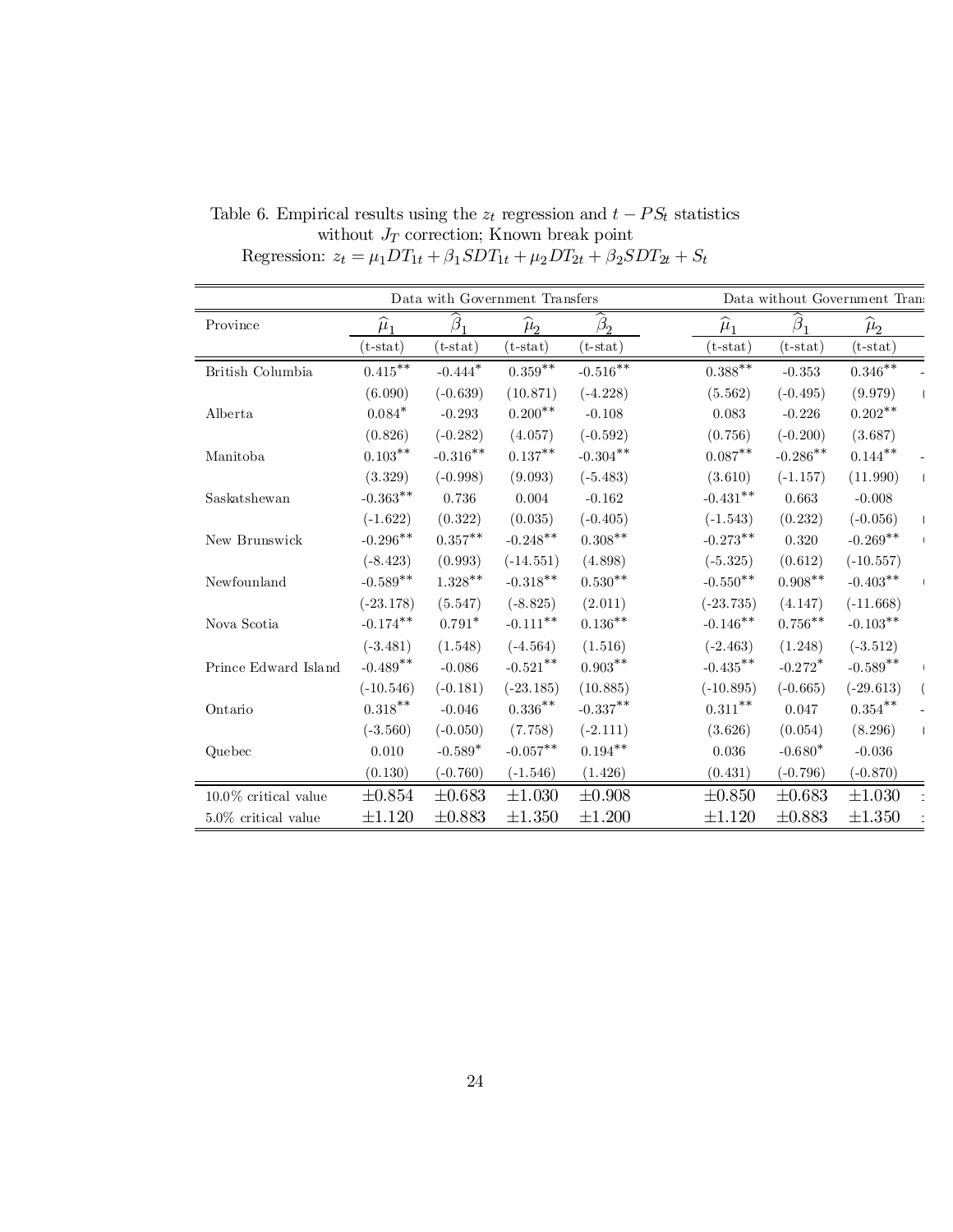|                         |                   |                         | Data with Government Transfers |                         |                         | Data withou    |
|-------------------------|-------------------|-------------------------|--------------------------------|-------------------------|-------------------------|----------------|
| Province                | $\widehat{\mu}_1$ | β                       | $\widehat{\mu}_2$              | $\beta_2$               | $\widehat{\mu}_1$       | $\beta_1$      |
|                         | $(5\%$ t-stat)    | $(5\% \text{ t-stat})$  | $(5\%$ t-stat)                 | $(5\%$ t-stat)          | $(5\% \text{ t-stat})$  | $(5\% t-s$     |
|                         | $(10\%$ t-stat)   | $(10\% \text{ t-stat})$ | $(10\% \text{ t-stat})$        | $(10\% \text{ t-stat})$ | $(10\% \text{ t-stat})$ | $(10\% t - s)$ |
| British Columbia        | 0.415             | $-0.444$                | 0.359                          | $-0.516$                | $0.388^\ast$            | $-0.35$        |
|                         | (0.489)           | $(-0.000)$              | (0.000)                        | $(-0.003)$              | (0.600)                 | $(-0.00)$      |
|                         | (0.713)           | $(-0.003)$              | (0.006)                        | $(-0.021)$              | (0.837)                 | $(-0.00)$      |
| Alberta                 | 0.084             | $-0.293$                | 0.200                          | $-0.108$                | 0.083                   | $-0.22$        |
|                         | (0.130)           | $(-0.001)$              | (0.002)                        | $(-0.003)$              | (0.115)                 | (0.00)         |
|                         | (0.172)           | $(-0.005)$              | (0.017)                        | $(-0.012)$              | (0.152)                 | $(-0.00)$      |
| Manitoba                | $0.103**$         | $-0.316*$               | $0.137***$                     | $-0.304**$              | $0.087**$               | $-0.286$       |
|                         | (2.738)           | $(-0.549)$              | (4.154)                        | $(-3.093)$              | (3.210)                 | $(-0.80)$      |
|                         | (2.819)           | $(-0.655)$              | (5.097)                        | $(-3.631)$              | (3.267)                 | $(-0.89)$      |
| Saskatshewan            | $-0.363$          | 0.736                   | 0.004                          | $-0.162$                | $-0.431$                | 0.663          |
|                         | $(-0.530)$        | (0.011)                 | (0.000)                        | $(-0.015)$              | $(-0.448)$              | (0.005)        |
|                         | $(-0.626)$        | (0.029)                 | (0.001)                        | $(-0.038)$              | $(-0.539)$              | (0.016)        |
| New Brunswick           | $-0.296***$       | 0.357                   | $-0.248$ **                    | $0.308*$                | $-0.273***$             | 0.32(          |
|                         | $(-4.412)$        | (0.138)                 | $(-1.093)$                     | (0.738)                 | $(-1.611)$              | (0.016)        |
|                         | $(-4.860)$        | (0.247)                 | $(-2.148)$                     | (1.255)                 | $(-1.926)$              | (0.047)        |
| Newfounland             | $-0.589**$        | 1.328                   | $-0.318$                       | 0.530                   | $-0.550$ **             | 0.908          |
|                         | $(-6.322)$        | (0.105)                 | $(-0.049)$                     | (0.045)                 | $(-7.523)$              | (0.124)        |
|                         | $(-7.677)$        | (0.338)                 | $(-0.189)$                     | (0.130)                 | $(-8.933)$              | (0.349)        |
| $10.0\%$ critical value | $\pm 0.850$       | $\pm 0.683$             | $\pm 1.030$                    | $\pm 0.908$             | $\pm 0.850$             | $\pm 0.68$     |
| $5.0\%$ critical value  | $\pm 1.120$       | $\pm 0.883$             | $\pm 1.350$                    | $\pm 1.200$             | $\pm 1.120$             | $\pm 0.88$     |

Table 7. Empirical results using the  $z_t$  regression and  $t - PS_t$  statistics with  $J_T$  correction; Known break point Regression:  $z_t = \mu_1 DT_{1t} + \beta_1 SDT_{1t} + \mu_2 DT_{2t} + \beta_2 SDT_{2t} + S_t$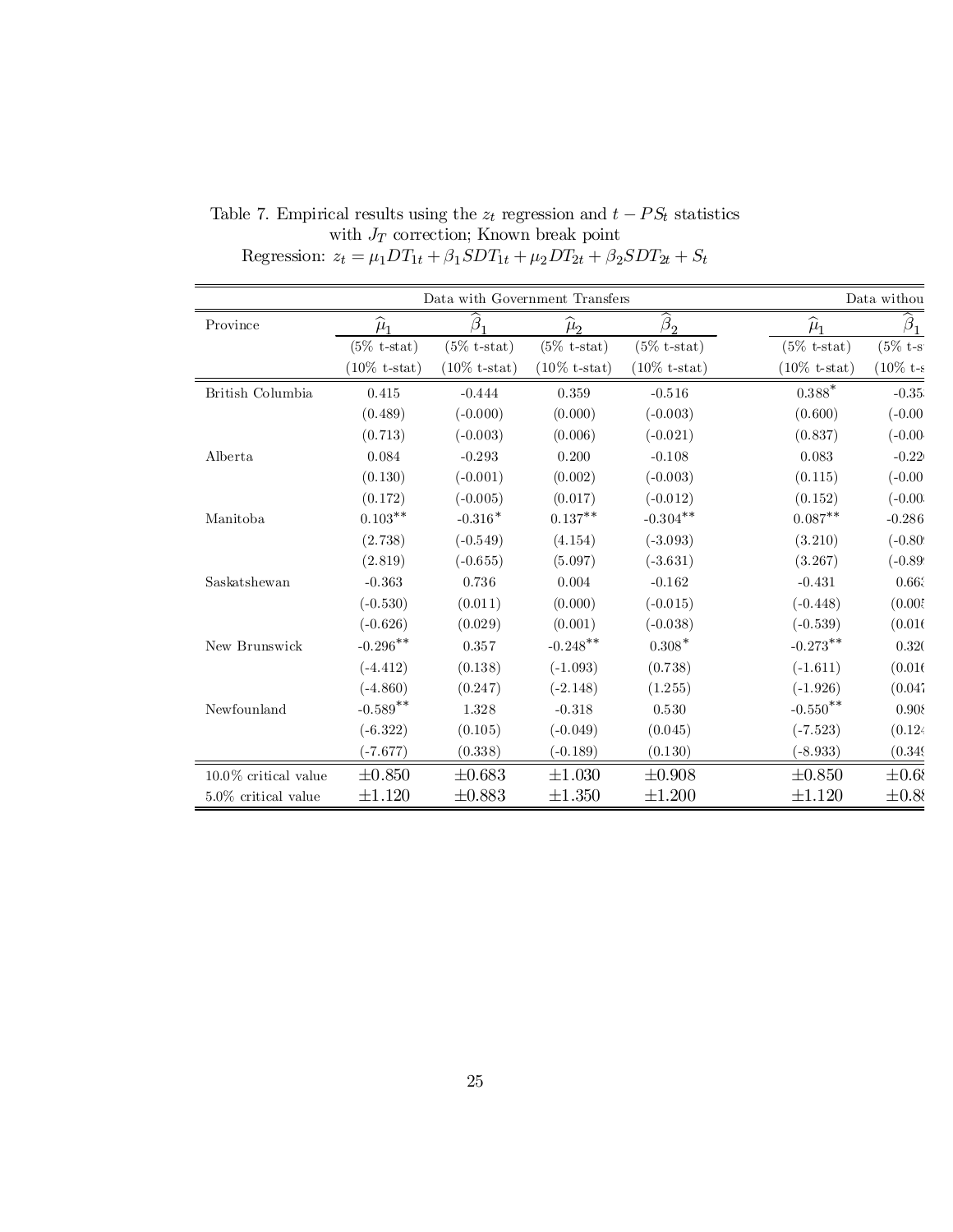|                         |                         |                         | Data with Government Transfers |                         |                         | Data with     |
|-------------------------|-------------------------|-------------------------|--------------------------------|-------------------------|-------------------------|---------------|
| Province                | $\mu_1$                 | (3                      | $\mu_2$                        | $\beta$                 | $\mu_1$                 |               |
|                         | $(5\% \text{ t-stat})$  | $(5\%$ t-stat)          | $(5\% \text{ t-stat})$         | $(5\%$ t-stat)          | $(5\% \text{ t-stat})$  | $(5\% t$      |
|                         | $(10\% \text{ t-stat})$ | $(10\% \text{ t-stat})$ | $(10\%$ t-stat)                | $(10\% \text{ t-stat})$ | $(10\% \text{ t-stat})$ | $(10\%$       |
| Nova Scotia             | $-0.174***$             | 0.791                   | $-0.111$                       | 0.136                   | $-0.146$                | 0.7           |
|                         | $(-1.111)$              | (0.047)                 | $(-0.047)$                     | (0.054)                 | $(-0.624)$              | (0.0)         |
|                         | $(-1.318)$              | (0.132)                 | $(-0.156)$                     | (0.137)                 | $(-0.766)$              | (0.0)         |
| Prince Edward Island    | $-0.489**$              | $-0.086$                | $-0.521$ **                    | $0.903***$              | $-0.435***$             | $-0$ .        |
|                         | $(-8.597)$              | $(-0.097)$              | $(-10.232)$                    | (5.986)                 | $(-9.263)$              | $(-0, \cdot)$ |
|                         | $(-8.864)$              | $(-0.117)$              | $(-12.667)$                    | (7.078)                 | $(-9.491)$              | $(-0, \cdot)$ |
| Ontario                 | 0.318                   | $-0.046$                | 0.336                          | $-0.337$                | 0.311                   | 0.(           |
|                         | (0.109)                 | $(-0.000)$              | (0.000)                        | $(-0.000)$              | (0.169)                 | (0.0)         |
|                         | (0.184)                 | $(-0.000)$              | (0.000)                        | $(-0.001)$              | (0.268)                 | (0.0)         |
| Quebec                  | 0.010                   | $-0.589$                | $-0.057$                       | 0.194                   | 0.036                   | $-0.1$        |
|                         | (0.004)                 | $(-0.000)$              | $(-0.000)$                     | (0.000)                 | (0.016)                 | $(-0.1)$      |
|                         | (0.007)                 | $(-0.001)$              | $(-0.000)$                     | (0.001)                 | (0.026)                 | $(-0.1)$      |
| $10.0\%$ critical value | $\pm 0.854$             | $\pm 0.683$             | $\pm 1.030$                    | $\pm 0.908$             | $\pm 0.854$             | $\pm 0.$      |
| $5.0\%$ critical value  | $\pm 1.120$             | $\pm 0.883$             | $\pm 1.350$                    | $\pm 1.200$             | $\pm 1.120$             | $\pm 0$ .     |

Table 7 (continues). Empirical results using the  $z_t$  regression and  $t - PS_t$ statistics with  $J_T$  correction; Known break point Regression:  $z_t = \mu_1 DT_{1t} + \beta_1 SDT_{1t} + \mu_2 DT_{2t} + \beta_2 SDT_{2t} + S_t$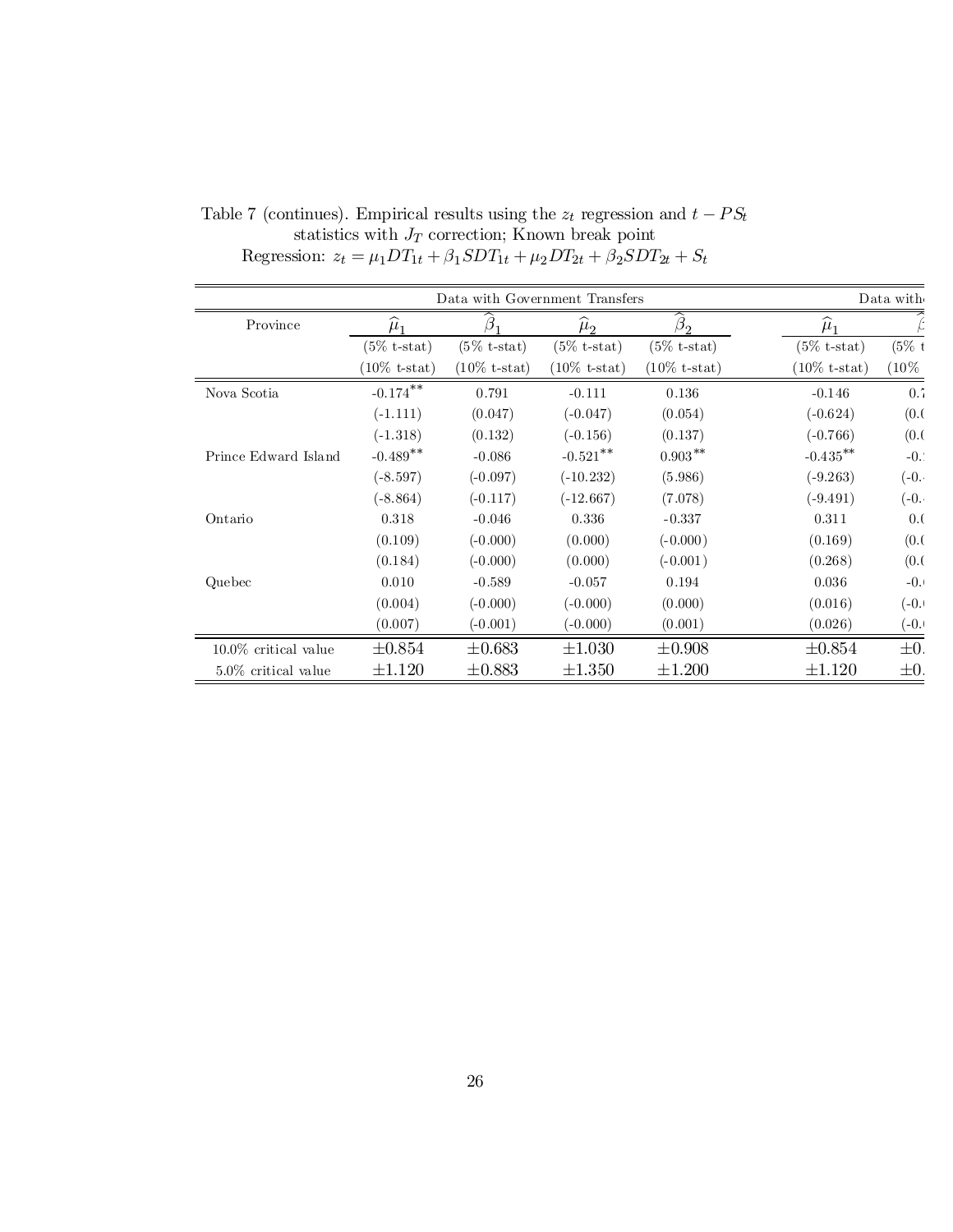| Table 8. Empirical results using the $y_t$ regression and $T^{-1/2}t_y$ ; Known |             |  |  |
|---------------------------------------------------------------------------------|-------------|--|--|
|                                                                                 | break point |  |  |

Regression:  $y_t = \mu_1 D U_{1t} + \beta_1 D T_{1t} + \mu_2 D U_{2t} + \beta_2 D T_{2t} + u_t$ 

|                         |                      |                     | Data with Government Transfers |                           |                   |                     | Data without Government Transfe |                  |
|-------------------------|----------------------|---------------------|--------------------------------|---------------------------|-------------------|---------------------|---------------------------------|------------------|
| Province                | $\widehat{\mu}_1$    | $\widehat{\beta}_1$ | $\widehat{\mu}_{2}$            | $\beta_2$                 | $\widehat{\mu}_1$ | $\widehat{\beta}_1$ | $\widehat{\mu}_2$               |                  |
|                         | $(t - stat)$         | $(t-stat)$          | $(t-stat)$                     | $(t-stat)$                | $(t-stat)$        | $(t-stat)$          | $(t-stat)$                      | $(t-$            |
| British Columbia        | ${0.410}^{\ast\ast}$ | $-0.397$            | $0.355***$                     | $\textnormal{-}0.504^{*}$ | $0.382***$        | $-0.282$            | $0.341^{\ast\ast}$              | $-0$             |
|                         | (2.553)              | $(-0.310)$          | (3.591)                        | $(-1.580)$                | (2.347)           | $(-0.217)$          | (3.373)                         | $(-1)$           |
| Alberta                 | 0.087                | $-0.297$            | 0.198                          | $-0.102$                  | 0.090             | $-0.283$            | 0.204                           | $\overline{0}$ . |
|                         | (0.341)              | $(-0.146)$          | (1.256)                        | $(-0.200)$                | (0.341)           | $(-0.134)$          | (1.243)                         | (0.              |
| Manitoba                | $0.101^{\ast\ast}$   | $-0.292$            | $0.130*$                       | $-0.272$                  | $0.084***$        | $-0.245$            | $0.140*$                        | $-0$             |
|                         | (0.951)              | $(-0.345)$          | (1.993)                        | $(-1.291)$                | (0.751)           | $(-0.275)$          | (2.010)                         | $(-1)$           |
| Saskatshewan            | $-0.357**$           | 0.794               | $-0.005$                       | $-0.136$                  | $-0.433**$        | 0.800               | $-0.022$                        | $-0$             |
|                         | $(-0.610)$           | (0.159)             | $(-0.013)$                     | $(-0.117)$                | $(-0.600)$        | (0.139)             | $(-0.049)$                      | $(-0)$           |
| New Brunswick           | $-0.298**$           | 0.358               | $-0.247**$                     | 0.311                     | $-0.271***$       | 0.269               | $-0.269**$                      | $\overline{0}$ . |
|                         | $(-2.616)$           | (0.394)             | $(-3.519)$                     | (1.376)                   | $(-2.006)$        | (0.250)             | $(-3.205)$                      | (0.              |
| Newfounland             | $-0.583**$           | 1.249               | $-0.308**$                     | 0.497                     | $-0.544***$       | $0.828**$           | $-0.392**$                      | $\theta$ .       |
|                         | $(-6.612)$           | (2.026)             | $(-3.726)$                     | (0.961)                   | $(-5.937)$        | (1.292)             | $(-4.469)$                      | (0.              |
| Nova Scotia             | $-0.182**$           | $0.872*$            | $-0.112$                       | 0.135                     | $-0.152**$        | $0.826*$            | $-0.106$                        | $\overline{0}$ . |
|                         | $(-1.380)$           | (0.832)             | $(-1.387)$                     | (0.519)                   | $(-1.029)$        | (0.700)             | $(-1.147)$                      | (0.              |
| Prince Edward Island    | $-0.493***$          | $-0.028$            | $\textbf{-0.513}^{**}$         | $0.852***$                | $-0.430**$        | $-0.366$            | $-0.577***$                     | 0.8              |
|                         | $(-2.827)$           | $(-0.020)$          | $(-4.779)$                     | (2.461)                   | $(-2.312)$        | $(-0.247)$          | $(-4.993)$                      | (2.              |
| Ontario                 | $0.306^{**}$         | 0.118               | $0.322***$                     | $-0.296$                  | $0.299***$        | 0.217               | $0.344***$                      | $-0$             |
|                         | (1.690)              | (0.082)             | (2.895)                        | $(-0.825)$                | (1.660)           | (0.151)             | (3.073)                         | $(-0)$           |
| Quebec                  | $-0.001$             | $-0.452$            | $-0.059$                       | 0.186                     | 0.022             | $-0.503$            | $-0.042$                        | $\overline{0}$ . |
|                         | $(-0.007)$           | $(-0.354)$          | $(-0.602)$                     | (0.584)                   | (0.129)           | $(-0.371)$          | $(-0.399)$                      | (0.              |
| $10.0\%$ critical value | $\pm 0.389$          | $\pm 0.676$         | $\pm 1.820$                    | $\pm 1.560$               | $\pm 0.389$       | $\pm 0.676$         | ±1.820                          | $\pm 1$          |
| $5.0\%$ critical value  | $\pm 0.504$          | ±0.887              | $\pm 2.390$                    | $\pm 2.040$               | $\pm 0.504$       | $\pm 0.887$         | $\pm 2.390$                     | $\pm 2$          |